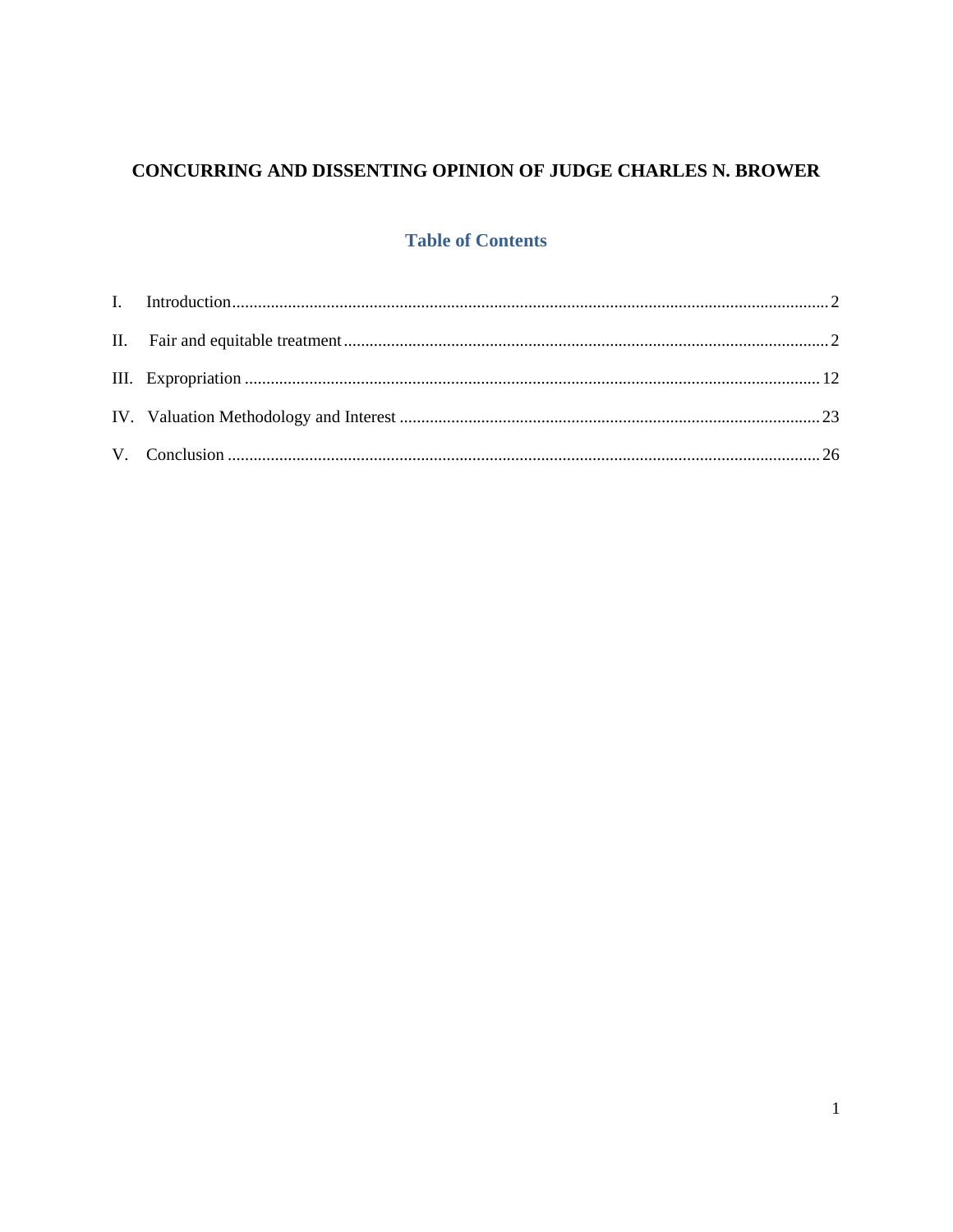## **I. INTRODUCTION**

1. I concur with the Award ("Award") insofar as it 1) rejects Respondent's objections to this Tribunal's jurisdiction and 2) finds i) that Argentina violated its obligation under Article 2(2) of the Argentina-Italy BIT to accord Claimant fair and equitable treatment and ii) that Claimant must be compensated for the harm it suffered as a result. With all due respect to my Tribunal colleagues, however, I disagree with their deferential attitude towards several Government actions that, in my view, also constituted violations of Argentina's fair and equitable treatment obligation. In addition, I part ways with them with respect to Claimant's claim of expropriation, which the Award dismisses on grounds that I find incapable of being reconciled with the facts in light of the applicable law. Finally, the standard of compensation adopted by the Award does not, as I see it, reflect the appropriate valuation of Claimant's venture, while the interest on damages should have been applied over a longer period of time.

### **II. FAIR AND EQUITABLE TREATMENT**

2. I agree with the Award's holding that, whether evaluated under the "minimum standard" of general international law,<sup>1</sup> or the higher standard employed in several investor-State cases,<sup>2</sup> Argentina's conduct of which Claimant complains amounted to unfair and inequitable treatment of Claimant.<sup>3</sup> The Award's analysis focuses, however, only on a limited array of events that include i) the emergency legislation (Federal Law No. 25,561 and Provincial Law

<sup>&</sup>lt;sup>1</sup> The minimum standard is usually traced to the *Neer Case (US v. Mexico)*, IV RIAA 60 (1925) and has been espoused by NAFTA tribunals but also by other investor-State panels. *See, e.g.*, *S.D. Myers, Inc. v. Government of Canada*, NAFTA/UNCITRAL, Partial Award (Nov. 13, 2000) ¶ 259 *available at* 

www.naftaclaims.com/Disputes/Canada/SDMyers/SDMyersMeritsAward.pdf; *Alex Genin, Eastern Credit Ltd, and A.S. Baltoil v. The Republic of Estonia*, ICSID Case No. ARB/99/2, Award (June 25, 2001) ¶ 367, *available at*  icsid.worldbank.org.

<sup>2</sup>  *See, e.g.*, *LG&E Energy Corp. v. Argentina*, ICSID Case No. ARB/02/01, Decision on Liability (Oct. 3, 2006) ¶ 131 (holding that "the fair and equitable standard consists of the host State's consistent and transparent behavior, free of ambiguity that involves the obligation to grant and maintain a stable and predictable legal framework necessary to fulfill the justified expectations of the foreign investor."), *available at* icsid.worldbank.org; *Siemens AG v. Argentina*, ICSID Case No. ARB/02/08, Award (Feb. 6, 2007) ¶ 299 (holding that the fair and equitable treatment standard is "unrelated to whether the Respondent has had any deliberate intention or bad faith in adopting the measures in question…. [T]he conduct of the State has to be below international standards but [in addition to the minimum standard requirements] … the current standard includes the frustration of expectations that the investor may have legitimately taken into account when it made the investment"), *available at* 

http://ita.law.uvic.ca/documents/Siemens-Argentina-Award.pdf; *see also Azurix v. Argentina*, ICSID Case No. ARB/01/12, Award (July 14, 2006) ¶ 372 (same), *available at* icsid.worldbank.org.

<sup>3</sup> *See* Award ¶¶ 289-97.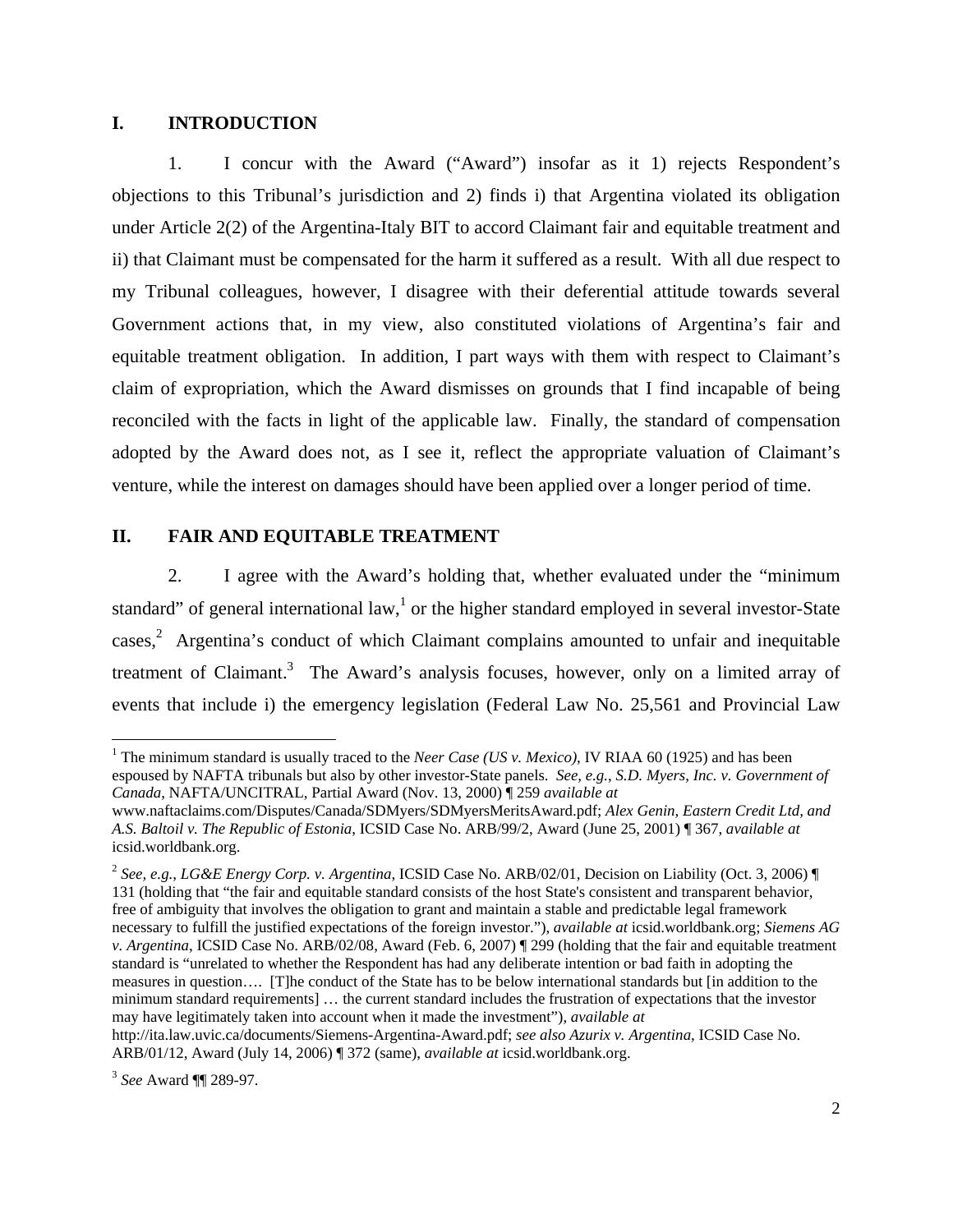No. 12,858) that pesified utilities contracts at parity level and froze tariffs, with devastating effect for those contracts, including AGBA's Concession Contract;<sup>4</sup> ii) the New Regulatory Framework, a corollary of the emergency legislation that imposed additional burdens on  $AGBA$ <sup>5</sup> and iii) Argentina's persistent refusal to restore the concession's equilibrium.<sup>6</sup> As detailed further below, this approach, while yielding a correct result, fails to recognize the full panoply of administrative and regulatory acts and omissions of Argentina that harmed Claimant's investment. Careful scrutiny of all these acts and omissions is important in that it can both affect the measure of compensation due and better confirm the effectiveness and legitimacy of the arbitral process.

3. The Award notes correctly that "many of the acts complained of by Impregilo concern the contractual relationship between AGBA and the Province"<sup>7</sup> and that the relevant criterion for the evaluation of those acts is whether Argentina's "alleged contractual breaches … could affect Argentina's responsibility under the BIT because they were a misuse of public power or reveal a pattern directed at damaging AGBA and, indirectly, Impregilo, as one of its shareholders."<sup>8</sup> The Award errs, however, in my view, in giving Argentina a "free pass" on several acts that frustrated Claimant's expectations, arbitrarily disrupted the Contract's balance of benefits and obligations, and fit comfortably into a "pattern directed at damaging AGBA."<sup>9</sup>

4. Specifically, the Award mentions only in passing the "inaccuracies in the data bases handed over to AGBA as concessionaire" and takes at face value Argentina's position that

 $^7$  Award ¶ 298.

 $4$  Award ¶ 316-25.

 $<sup>5</sup>$  Award ¶ 328.</sup>

 $6$  Award  $\P$  326-27; 329-30.

 $8$  Award ¶ 299.

<sup>9</sup> *See, e.g.*, *Alpha Projektholding GmbH v. Ukraine*, ICSID Case No. ARB/07/16, Award (Nov. 8, 2010) ¶ 420 ("[T]he principle of fair and equitable treatment includes the obligation not to upset an investor's legitimate expectations and the obligation to avoid arbitrary government action, regardless of whether there is any discriminatory element involved…. This means, in part, that governments must avoid arbitrarily changing the rules of the game in a manner that undermines the legitimate expectations of, or the representations made to, an investor."), *available at* icsid.worldbank.org; *PSEG Global Inc. v. Turkey*, ICSID Case No. 02/5, Award (Jan. 19, 2007) ¶ 250 (holding that "the fair and equitable treatment obligation was seriously breached by what has been described … as the 'roller-coaster' effect of the continuing legislative changes") (citations omitted), *available at*  icsid.worldbank.org.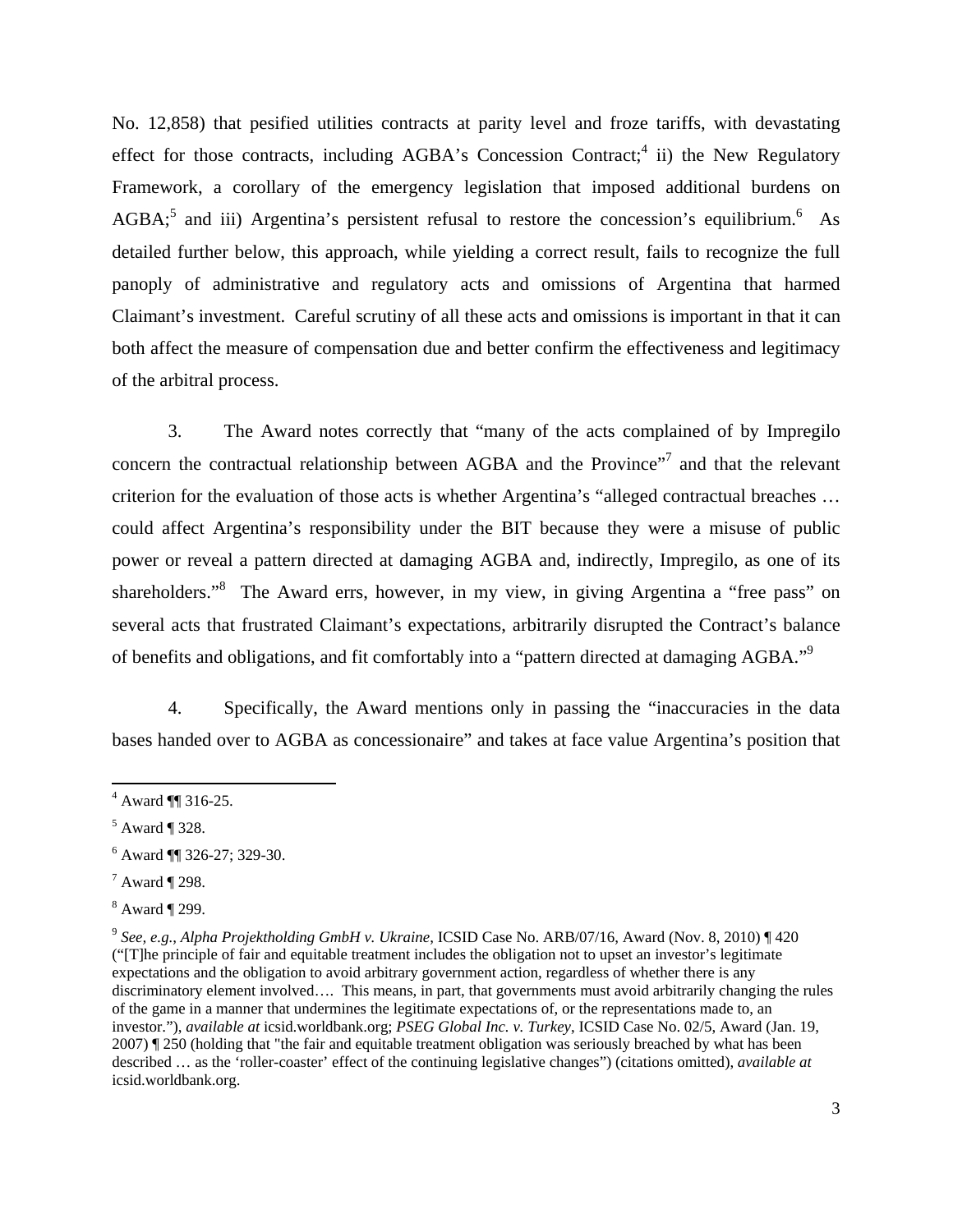it reviewed and corrected any database errors.<sup>10</sup> In fact, the problem was more complex—and Argentina's acts less innocuous. The customer database AGBA received from AGOSBA listed certain properties as vacant plots of land ("*baldíos*"). These "vacant plots" were in fact covered by buildings that required more water services. The Province had dealt with such a database disparity before: in March 2000 ORAB had issued Resolution No. 15/00, which allowed Azurix (the other water concessionaire in the Province) "to recategorize the users … in those cases in which property is categorized as vacant lot and charged the tariff applicable to vacant lots, but the real estate valuation process carried out by the Province of Buenos Aires shows that there are constructions in such property."<sup>11</sup> The Province refused, however, to provide AGBA with the same benefit by arguing that under Annex  $\tilde{N}$  of the Concession Contract AGBA could not apply a higher "tariff" than that applied by AGOSBA in its last billing period.<sup>12</sup> AGBA objected, arguing that Annex Ñ concerns the "tariff" due AGBA and not the "price" of water services to customers, and that it was inappropriate to rely on that Annex to resist property recategorizations that would affect only the price of the water services rendered. The Province never responded. By leaving unresolved a question that bore directly on the profitability of AGBA, and relying on a facially inapplicable provision to justify its position, the Province violated Argentina's obligation to accord fair and equitable treatment to Claimant.

<sup>&</sup>lt;sup>10</sup> Award ¶ 301. Another customer database issue that harmed AGBA's profitability was the non-inclusion of more than 80,000 customers who had been connected just prior to the privatization of AGOSBA. When AGBA attempted to collect from those customers, they were very reluctant to pay their bills, since they had not had to do so previously, resulting in non-collection rates of 70% to 80%. Walck and Giacchino Second Expert Report ¶ 95 (citations omitted); *see also* ¶ III.24 & n.63 *infra*. Respondent has argued, without supporting its argument with any evidence, that prospective bidders had access to the 1998 Schroders Report, which referred to collectability problems in the concession area, including the number of non-paying customers. *See* Schroders, *Information Memorandum, Privatization of Administración General Obras Sanitarias de la Provincia de Buenos Aires ("AGOSBA")* (Dec. 1998) Exh. C-41 ("Schroders Report"). Therefore, according to Respondent, Claimant should have been aware of the approximately 80,000 connected but non-paying customers. *See* Tr. Day 1, 144:20-24; Tr. Day 8, 146:20-147:4. In light of the testimony of Claimant's expert Dr. Giacchino, however, that the Schroders Report was not in fact supplied to prospective bidders, Respondent, in my view, has not met the burden of showing that Claimant was or should have been aware of the 80,000 habitually delinquent customers. *See* Tr. Day 5, 69:22- 70:19 (Claimant's expert Dr. Giacchino testifying that the Schroders Report was not supplied to bidders for the Concession Contract).

<sup>&</sup>lt;sup>11</sup> ORAB Resolution No. 15/00 art. 1, Mar. 17, 2000, Exh. C-83.

<sup>12</sup> ORAB Letter No. 478/01 to AGBA, Mar. 30, 2001, Exh. C-85.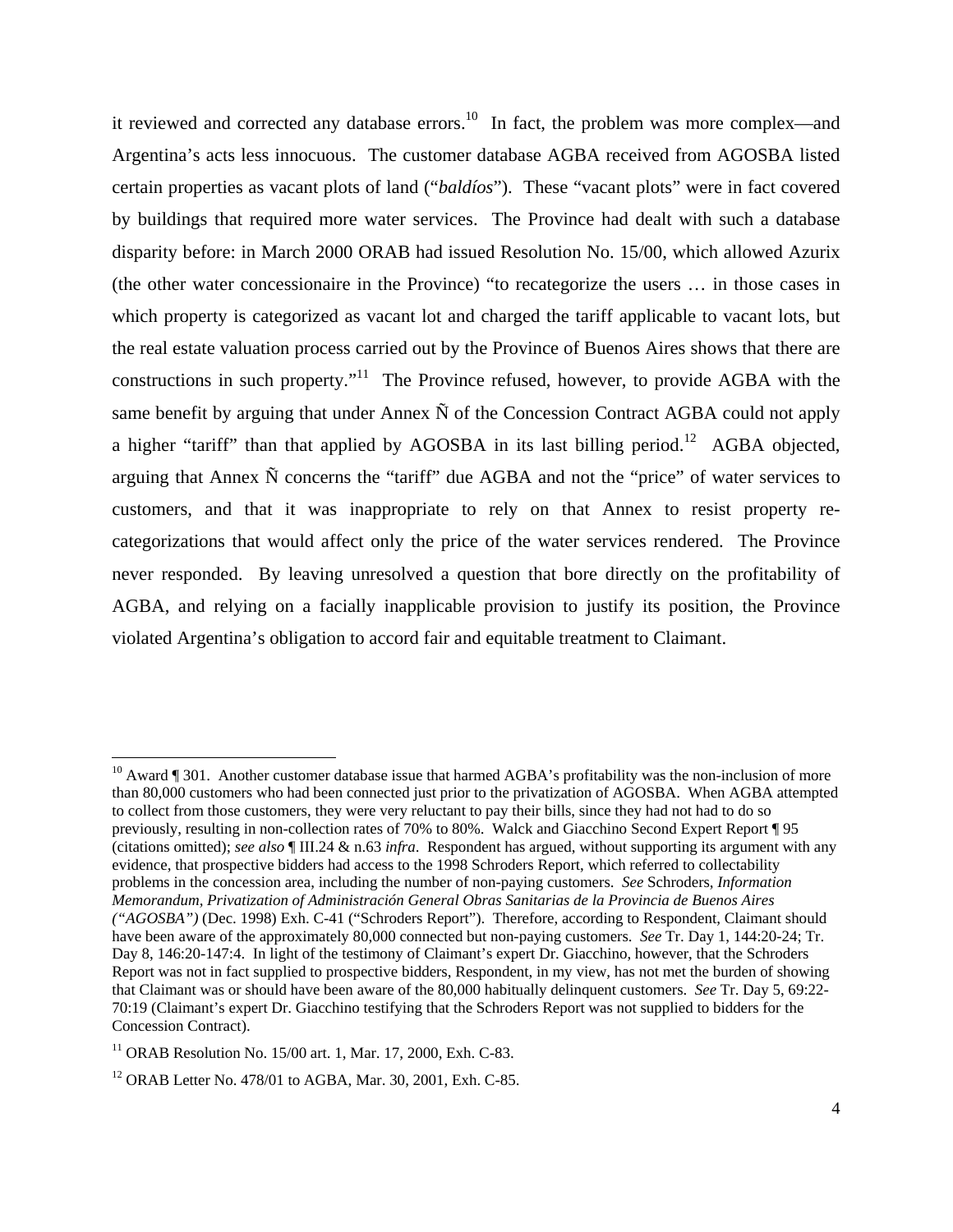5. The Province's failure to construct and maintain the so-called UNIREC plants<sup>13</sup> dealt a further serious blow to AGBA's profitability and undermined its efforts to secure financing in 2000-2001. As the Award explains, $14$  the terms of the concession included an obligation on the Province to construct two new waste treatment plants (Ferrari and Las Catonas) and renovate a third one (Bella Vista). Those plants, which would allow AGBA to build and expand sewer connections in accordance with the POES, were to become operational in 2001 and eventually to be transferred to AGBA at no cost. Despite these commitments, when AGBA took over the operation of the concession neither the works for construction of the Ferrari and Las Catonas plants, nor those for the reconditioning and enhancement of the Bella Vista Plant had begun. Indeed, as of mid-2000, the Province had not even launched the bidding process. The Award unfortunately does not recognize that the Province either rejected or ignored AGBA's requests to restore the contract equilibrium in light of the resulting disruption of its expectation by revisiting the POES goals (which were partially based on the plants being in service) and assessing other ways waste treatment could be addressed.<sup>15</sup> In fact, the Province even attempted to shift responsibility for the Bella Vista plant onto AGBA.<sup>16</sup>

6. The Award's rejection of Claimant's claims with respect to the UNIREC plants downplays their significance.<sup>17</sup> The serious financial difficulties faced by Argentina in 2001 appear to have been at the root of the Province's failure to deliver those plants. Yet, Argentina has not pled successfully any defense (e.g. necessity) that would justify or excuse that failure, much less the Province's uncooperative and occasionally hostile stance vis-à-vis AGBA. It is entirely gratuitous to dismiss the impact of that failure on Claimant's concession by arguing that "the sewer connections that poured water into such plants amounted to *merely* 34.7% of all the

<sup>&</sup>lt;sup>13</sup> The term "UNIREC" refers to the *Unidad de Coordinación del Proyecto Río Reconquista*, the Argentine Statecontrolled entity responsible for the construction and maintenance of the three waste treatment plants.

 $14$  Award ¶ 197.

<sup>&</sup>lt;sup>15</sup> AGBA Letter to ORAB, Aug. 8, 2001, Exh. C-68; AGBA Letter to ORAB, Oct. 25, 2001, Exh. C-61.

<sup>16</sup> *See, e.g.*, ORAB Letter to AGBA, Nov. 12, 2001, Exh. C-69.

<sup>&</sup>lt;sup>17</sup> See Award ¶ 218. The Award admits that the Province's failure to deliver the UNICREC plants "may also have been a relevant factor affecting" AGBA's financing prospects (Award ¶ 366), but does not take this finding into account for liability purposes. Claimant should not have to absorb as "business risk" the losses caused by the nondelivery of the UNIREC plants. There was no reason for AGBA (or Claimant) to assume that the Province would renege on its important contractual obligation to make these three plants available as scheduled, and then attempt to shift onto Claimant additional costs relating to these plants.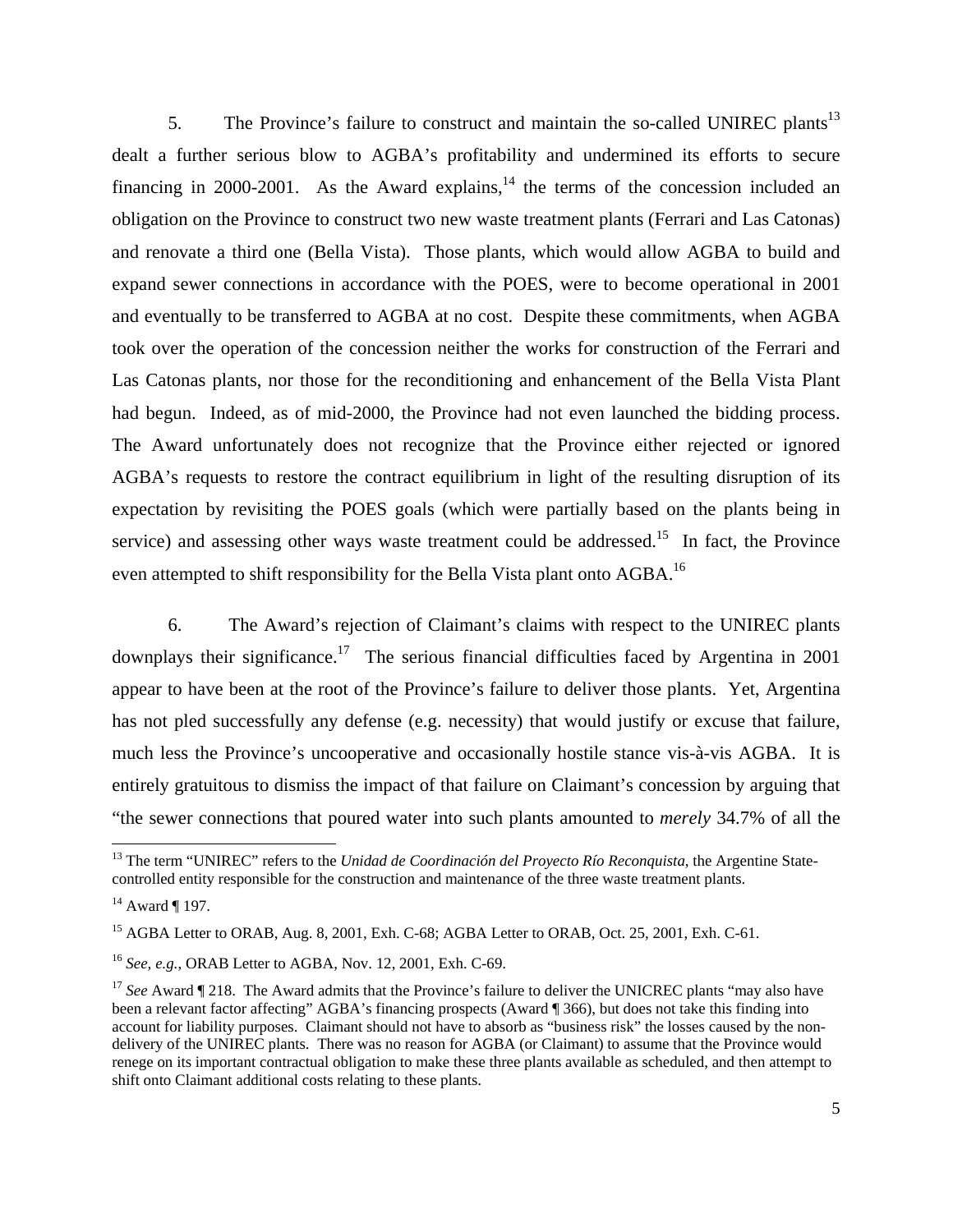connections to be made by AGBA during the first five years".<sup>18</sup> A "mere" third of all connections is hardly an insignificant proportion for a project trying to "get off the ground."<sup>19</sup> More critically, the Province's failure to deliver the plants, combined with the inconsistent and uncooperative behavior of the Ministry of Public Works and the ORAB with respect to other charges and fees, signaled to AGBA's potential lenders that Argentina was not fully behind the project, and that the conditions on which AGBA's business plan had been devised could prove unrealistic, throwing into doubt the company's financing plan.<sup>20</sup> Accordingly, the Award's recitation of the acts and omissions constituting unfair and inequitable treatment should have included the Province's failure to deliver the UNIREC plants.

7. The Award performs a similarly cursory and unpersuasive review of the issue of "work charges," i.e., fees that customers paid to AGBA at the time they were connected to the water and sewage services system, pursuant to Article 10 of Annex  $\tilde{N}$ .<sup>21</sup> The Province effectively prevented AGBA from collecting these charges by conditioning collection on the production of voluminous information with respect to all customers who were assessed such charges. In a series of communications, the ORAB requested extraordinary amounts of detailed information about the works performed, and suspended AGBA's right to collect work charges until it had reviewed all pertinent information.<sup>22</sup> Claimant's experts have confirmed that the requested information went well beyond evidence that regulatory authorities reasonably would require under the circumstances,  $^{23}$  while Argentina has failed to justify the breadth of the Province's requests. The evidence shows that a plausible explanation for the Province's behavior lies in the political pressure that property owners exerted on the Province to resist the

<sup>&</sup>lt;sup>18</sup> Award ¶ 218 (emphasis added). This "mere" one-third of all connections translated into 378,000 customers (98,000 at Ferrari, 200,000 at Las Catonas and an additional 80,000 at Bella Vista), plus an additional 300,000 people who were not connected to the sewage network but, instead, were served by septic trucks. Walck and Giacchino Second Expert Report ¶ 507.

<sup>&</sup>lt;sup>19</sup> This infraction alone, according to Impregilo's experts, caused the Net Present Value of AGBA to decrease \$51,764,000 in July 2006 dollars, of which Impregilo's share would be \$22,045,000. *See* Walck and Giacchino Expert Report ¶ 275.

<sup>20</sup> *See* ¶ II.13 *infra*.

<sup>21</sup> *See* Award ¶ 303.

<sup>&</sup>lt;sup>22</sup> *See, e.g.*, ORAB Letter to AGBA, July 10, 2001, Exh. C-100; Cerruti Witness Statement ¶ 93-94 (recounting ORAB's numerous information requests); ORAB Resolution No. 14/02, Feb. 18, 2002, Exh. C-102.

<sup>&</sup>lt;sup>23</sup> Walck and Giacchino Second Expert Report ¶ 301.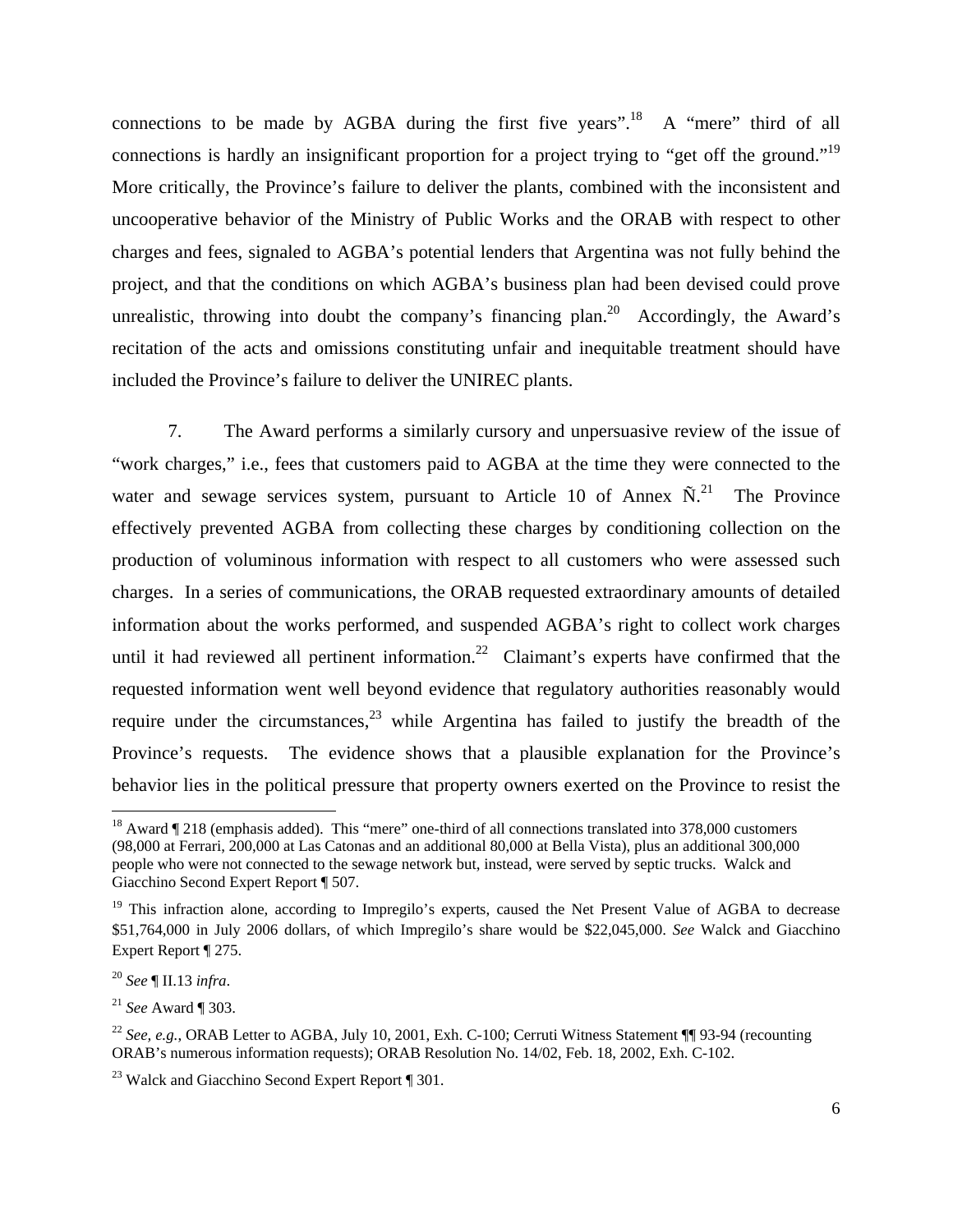work charges.<sup>24</sup> Thus, far from being "a typical contractual dispute which cannot involve responsibility under the BIT,<sup>325</sup> the Province's substantial interference with AGBA's ability to collect work charges amounted to nothing less than deliberate abuse of administrative power with a political motive—and therefore a breach of Argentina's fair and equitable treatment obligation.

8. The Award again averts its gaze from the Province's bureaucratic maneuvers on the issue of the sewage coefficient. Article 4 of Annex  $\tilde{N}$  to the Concession Contract conditioned the increase of the coefficient for each concession year on the satisfaction of the expansion goals in the POES for the preceding year. On August 27, 2001, the ORAB's Technical Division issued a report, complete with underlying reasoning and factual findings, concluding that AGBA had complied with the POES goals for the year  $2000$ .<sup>26</sup> This determination entitled AGBA to seek an increase of the sewage coefficient to the level set for year 2001. Six weeks later, however, on October 10, 2001, the ORAB's Technical Division issued a letter, signed by the same persons as the August report, stating that AGBA had *not* complied with its 2000 POES obligations. $27$ 

9. After reversing itself without adequate justification, the Province requested additional information regarding works performed by AGBA. According to the testimony of Claimant's experts, the requested information was uncommonly and unduly extensive;<sup>28</sup>

<sup>24</sup> *See* AGBA Letter to ORAB, July 18, 2001; *see also* AGBA Letter to ORAB, July 20, 2001, both at Exh. C-277; Cerruti Witness Statement ¶ 90, Exh. C-60. The charges were fairly significant (US\$150 for water and US\$ 350 for sewage), and were to be paid not by individual customers but by the owners, possessors or holders of the properties that benefited from the work. Concession Contract Annex  $\tilde{N}$ , § 10, Exh. C-11.

 $25$  Award ¶ 303.

 $^{26}$  Opinion by ORAB Technical Division, Aug. 27, 2001, Exh. RA 277.

<sup>&</sup>lt;sup>27</sup> Letter from ORAB Technical Division to AGBA, Oct. 17, 2001, Exh. C-105. Regrettably, the Award's characterization of these events is incomplete and therefore misleading. According to the Award, "the Argentine authorities showed a considerable degree of *indulgence and tolerance* towards any deficiencies that existed in AGBA's performance. On August 27, 2001, ORAB's Technical Department declared that AGBA's performance during the first year of the concession had shown an acceptable degree of compliance with the POES…." Without mentioning any subsequent events, the Award continues: "Even one year later, on December 2, 2002, the Technical Department of ORAB, in a Report to the President of ORAB, declared that AGBA had essentially satisfied the goals established for the first concession year 2000." Award ¶ 253 (emphasis added).

<sup>&</sup>lt;sup>28</sup> Walck and Giacchino Second Expert Report ¶ 306, Exh. C-368.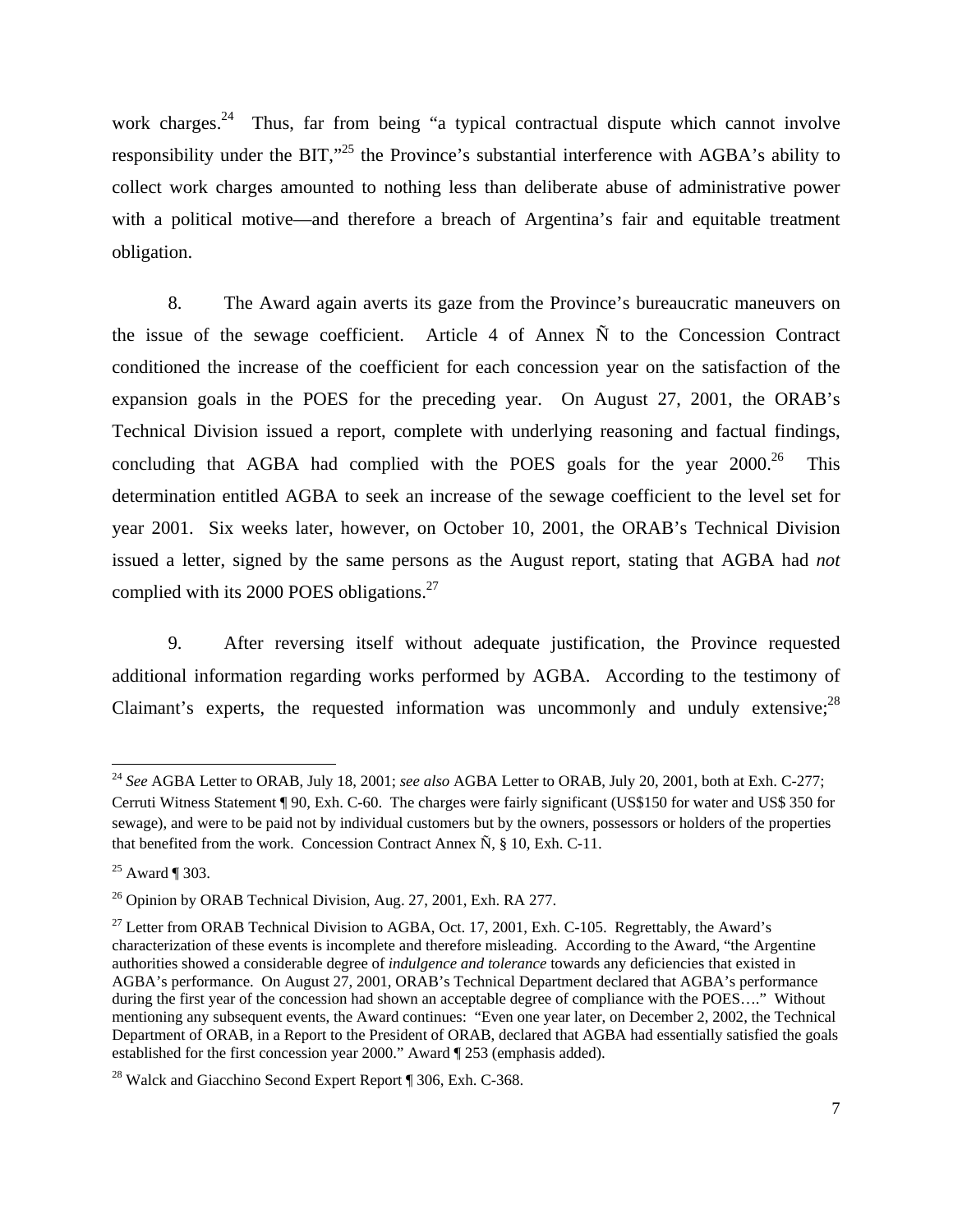effectively it amounted to a full audit of  $AGBA<sup>29</sup>$  Compounding the delay caused by its broad requests, the Province rejected information that AGBA supplied, adding further requests in the process.<sup>30</sup> Eventually, in December 2002, the Province again reached the conclusion that AGBA had complied with the 2000 POES, 15 months after its original determination to the same effect.<sup>31</sup> This would prove a hollow victory for AGBA, for when AGBA sought to apply the increased sewage coefficient to the period between August 2001 and December 2002, the Province refused by shifting the blame for its belated determination onto AGBA's untimely furnishing of information, instead of its own expansive and ever-changing information requests. This decision directly harmed AGBA's profitability. In light of the above facts, I am unable to accept the Award's conclusion that there is "no basis for concluding that … [the Province's] assessment was unjustified or that it was in any way a misuse of State power."32 Administrative capriciousness and indifference, let alone deliberate delay that undermines the profitability of an investment, are well-established grounds for finding a fair and equitable treatment violation.<sup>33</sup>

10. The Award's analysis of Claimant's right to interrupt service for non-payment is also deficient. The Award notes correctly that under Article 29 of Annex Ñ the Province was

 $32$  Award ¶ 304.

 $^{29}$  For example, regarding renovation and reconditioning work, the ORAB asked for:

the precise location of every renovation and or reconditioning performed and the meters involved. The format of the requested information should include, at a minimum, the type of service, location, street, pavement (even or odd), between streets, diameter of piping, material, length of brackets, renovation or reconditioning (indicating if it was one or the other), partial summaries, and total summaries.

The ORAB made similarly extensive requests regarding expansion of service; infrastructure works; and water pressure. ORAB Letter to AGBA, Jan. 17, 2002, Exhibit to Molinari AM50 at 405.

<sup>&</sup>lt;sup>30</sup> On April 3, 2002, the ORAB's Technical Division wrote to the ORAB rejecting the method that AGBA used to calculate the length of renovated piping, finding that the expansion and infrastructure information was incomplete, and declaring that the format of the provided information was incorrect. Only two months later, on June 11, 2002, did the ORAB finally forward the April 3, 2002 letter to AGBA, which made additional efforts to comply with the Technical Division's additional requests. ORAB Letter No. 1509/02, June 11, 2002, Exhibit to Molinari AM50 at 412.

 $31$  The Award refers to this 15-month delay as "a long period of reflection" on the part of the Province. Award  $\P$ 313. The Award fails to recognize the delay, costs, and uncertainty introduced by the ORAB's inconsistent behavior and is content to note only that "[t]he position … adopted by the authorities appears … to be somewhat ambiguous." Award ¶ 368.

<sup>33</sup> *See. e.g.*, *PSEG Global Inc. v. Turkey*, ICSID Case No. 02/5, Award (Jan. 19, 2007) ¶¶ 246, 248-49 (holding that regulatory inaction and delay, along with inconsistent treatment of the investment, can give rise to a breach of the fair and equitable treatment standard), *available at* icsid.worldbank.org.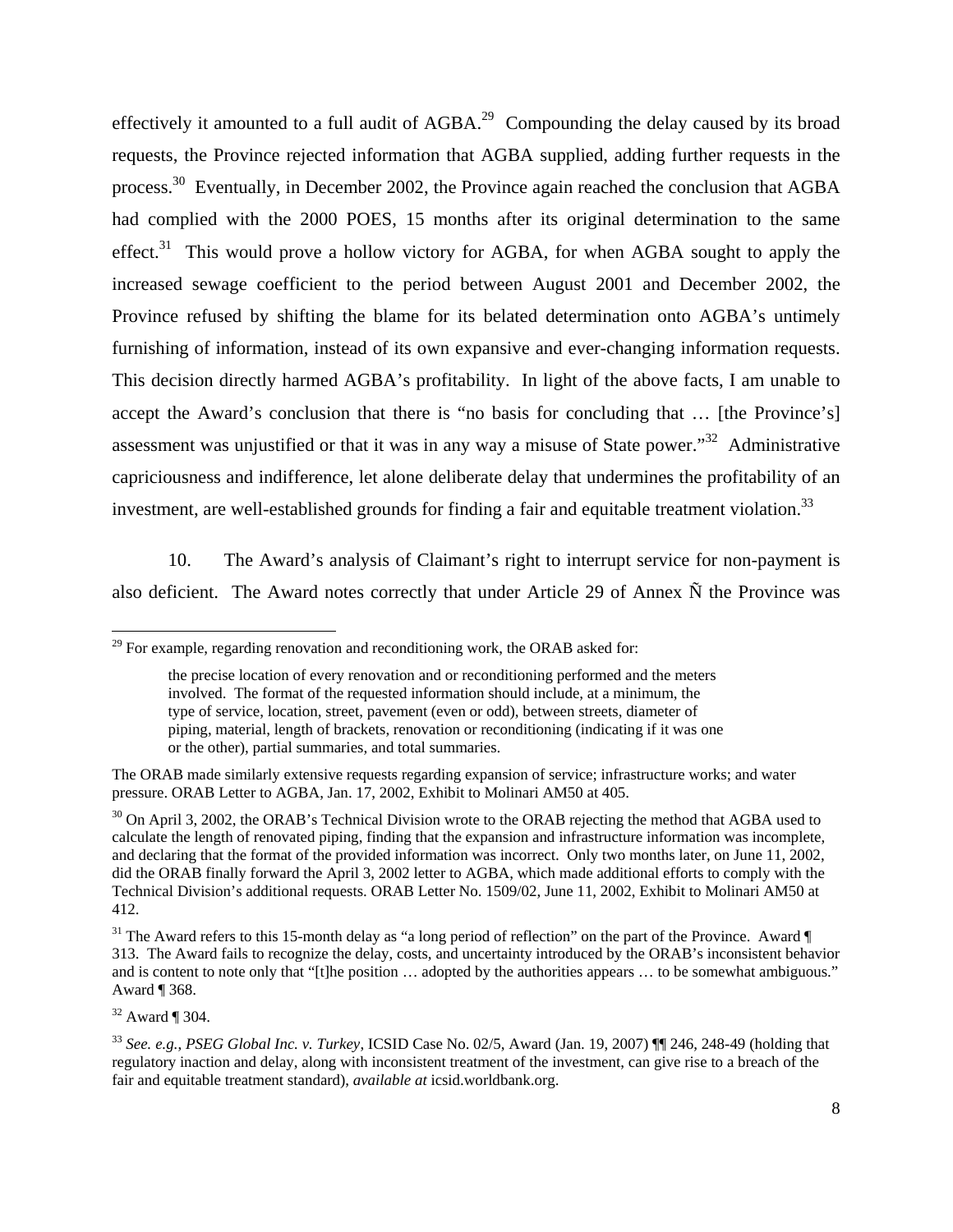entitled in "extraordinary circumstances" to direct AGBA to continue service despite nonpayment.<sup>34</sup> Implicitly reasoning that the 2001 Argentine crisis constituted such "extraordinary circumstances," the Award simply absolves Argentina of any wrongdoing, while ignoring the fact that Argentina did *not* reinstate AGBA's right to interrupt connections of non-paying customers after the economic crisis ended—which it would have been expected to do if the suspension of that right occurred pursuant to the Contract.<sup>35</sup> The sources relied upon by Argentina's own experts show that the inability to interrupt service for non-payment affects adversely a water utility operator's ability to collect fees.<sup>36</sup> Consequently, the Province's failure to reinstate AGBA's right to cut off service to non-paying customers should have been included in the Award as yet another instance of unfair and inequitable treatment of Claimant under the BIT.

11. Furthermore, the Award finds nothing "inconsistent with any rule in the Concession Contract" in the Province's decision to obligate AGBA to install service meters upon customer request, apparently because "AGBA … was subject to the control and regulation of ORAB as Regulatory Agency."<sup>37</sup> This cursory holding oversimplifies the problem, however, and obscures the extent to which the Province misused its power to undermine Claimant's investment. In directing AGBA to install meters upon request,  $38$  the Province relied on Article 29 of the Regulatory Framework, which provided that after meters are installed "according to the periods of time established in the concession agreement" the Concessionaire would bill the user on the meter.<sup>39</sup> Thus, the timing of the meter installation would be governed by the Concession

 $34$  Award ¶ 306.

<sup>&</sup>lt;sup>35</sup> AGBA protested ORAB Resolution No. 56/02 of 27 August 2002, in which ORAB suspended this right, but the objection, as the Award itself notes in paragraph 258, was not answered by the Undersecretary of Public Services until 25 August 2005 – nearly three years later. Although there seems to be no broad consensus as to the precise moment the Argentine crisis ended, it has been placed as early as April 2003, nearly two years before Argentina's response. *See LG&E v. Argentine Republic*, ICSID Case No. ARB/02/1, Decision on Liability (Oct. 3, 2006) ¶ 244 (holding that "the Tribunal has determined, as a factual matter that the grave crisis in Argentina lasted from 1 December 2001 until 26 April 2003"), *available at* icsid.worldbank.org. Similarly, Claimant's tariffs remained pesified until the end of the Concession, *see* n.73 *infra*.

<sup>36</sup> Dapena and Coloma First Expert Report ¶ 85 (citing OFWAT, *Industry-level detail on household revenue outstanding and associated recovery costs* (London, Office of Water Regulation, 2008)).

<sup>37</sup> Award ¶ 307.

<sup>38</sup> ORAB Resolution No. 85/00 (Nov. 21, 2000), art. 23.

<sup>39</sup> Law No. 11,820 art. 29(II), Exh. C-9.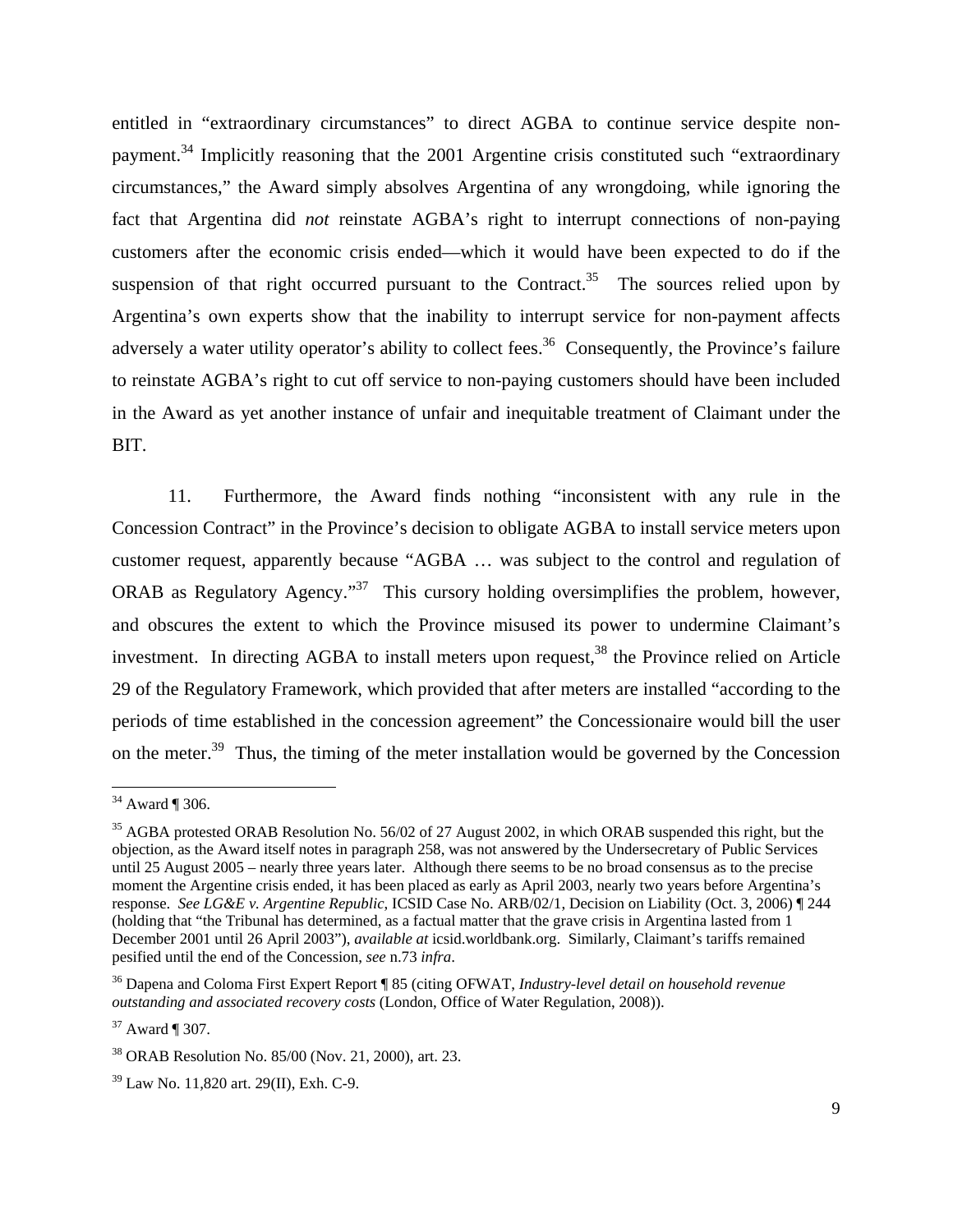Contract. The Contract in turn provides that meters will be installed according to the POES, which was designed and implemented by AGBA. Because of the Province's actions, however, AGBA had to invest in metering mechanisms in accordance with customers' whims. The inability to control the timing and location of meter installation severely disrupted AGBA's investment plan because it introduced unpredictability of expenditures. More importantly, it hindered the collection of customer accounts, because customers with low consumption had an incentive to install meters first, while those with high consumption were better off waiting—and delaying the proper assessment of their charges. It follows that the Province's decision as to meter installation was so unsupported by either the Contract or applicable regulations as to be considered arbitrary and therefore violative of Argentina's obligation to treat Claimant's investment fairly and equitably.

12. There are additional events that likewise fit into the pattern of the Province's disruptive actions, but receive no treatment in the Award. Specifically, the Award does not mention the reversal of position of the Ministry of Public Works with respect to a Memorandum of Understanding requested by AGBA in May 2001 aimed to restore the contract equilibrium, which had been disrupted by the Province's failure to deliver the UNIREC plants and its obstruction of AGBA's efforts to collect several fees it was due under the Concession Contract. The MOU was critical to AGBA's efforts to obtain financing.<sup>40</sup> While in May 2001 the Minister appeared amenable to cooperating with  $AGBA<sup>41</sup>$  in August 2001 he notified AGBA that the Ministry would no longer be able to conclude the MOU because of ongoing negotiations with Azurix.<sup>42</sup> Notably, as discussed above, during the same month (August 2001) the ORAB Technical Division issued the report confirming AGBA's compliance with the terms of the

 $40$  The Award notes that in May 2001 "AGBA requested that the Concession Contract be renegotiated and its obligations be suspended, claiming as a reason the high uncollectability rate and its difficulties in obtaining financing." Award ¶ 216. AGBA's claim seems plausible. As Claimant's witness Mr. Cerruti explains, financing for projects such as the one at issue is finalized after the signing of the Concession, because "it is the Contract itself that gets securitized." Cerruti Supplemental Statement ¶ 20. Thus, performance during the early stages of the concession is critical. Nevertheless, the Award hastily adds without elaboration that "[t]hese were two risks that had been voluntarily assumed by AGBA as concessionaire." Thus, the Award simply discounts the possibility that the "high uncollectability rate" and associated financing problems had been caused at least partially by the Province's obstructive acts and stalling. *See* n.10, *supra*.

<sup>&</sup>lt;sup>41</sup> Letter from the Undersecretary of Public Works to AGBA, May 30, 2001, Exh. C-144.

 $42$  Letter from AGBA to the Governor of Buenos Aires, Sept. 13, 2001, Exh. C-145.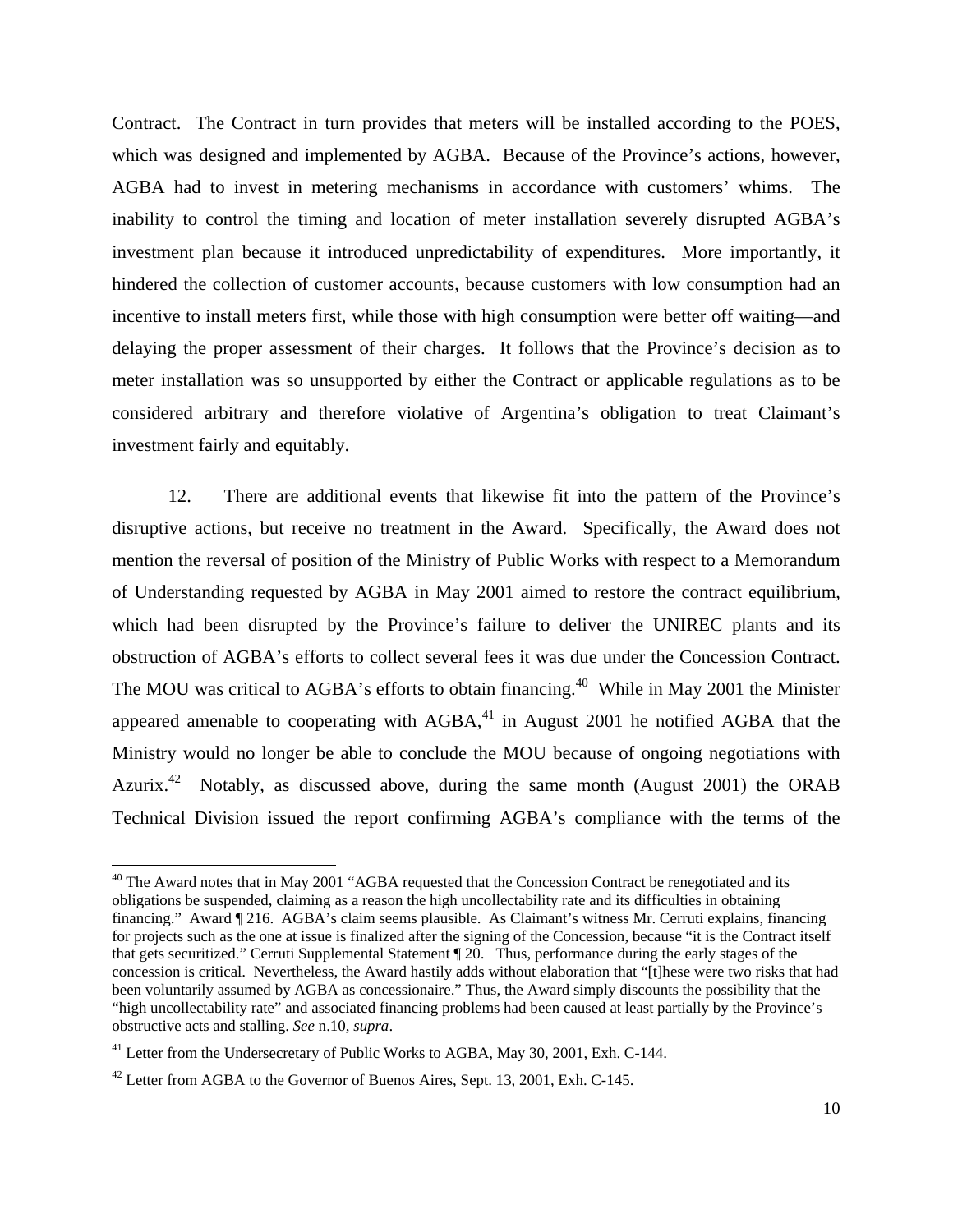POES—a finding that the Technical Division retracted only two months later without adequate justification. Moreover, while the report recommended suspension of AGBA's POES obligations, that suspension did not become effective for another 15 months due to everexpanding information requests by the Province.

13. Thus, by October 2001 Argentina had taken a series of steps that raised serious concerns among AGBA's prospective lenders, thereby jeopardizing AGBA's financing.<sup>43</sup> Specifically, Argentina had: i) retracted its offer to cooperate with AGBA with respect to financing, while extending cooperation to another foreign investor; ii) cast doubt on AGBA's compliance with the POES for 15 months, rendering the status of the Contract uncertain; and iii) caused the same 15-month delay in the suspension of the POES requirements, raising questions as to whether AGBA would be able to meet them. Argentina's obstruction of AGBA's financing was detrimental to the success of the project and certainly rose to the level of a fair and equitable treatment violation.

14. The Province continued to adopt measures of questionable legal foundation and definitively adverse impact on the project several years after the beginning of the country's economic crisis. Thus, in April 2005 the Province resolved<sup>44</sup> to prohibit AGBA from enforcing unpaid bills against unemployed customers, based on a January 2005 law that prevented mortgage foreclosures for 180 days if the inhabitant showed he or she was unemployed.<sup>45</sup> The Province not only ignored AGBA's arguments that the law purportedly underlying the Resolution concerned real estate mortgages and not water services; it also ensured that the law would be misapplied. Thus, in its Resolution the Province turned on its head the law's requirement that the unemployed customer furnish proof of unemployment, and instead directed AGBA to show that the customers against whom it sought collection were in fact *not*

<sup>&</sup>lt;sup>43</sup> An OPIC letter dated 21 September 2001 noted that there was "uncertainty on tariffs," "regulatory inaction," and a "lack of commitment" exhibited by Argentina that impacted adversely OPIC's evaluation of a potential investment in AGBA. *See* Exh. C-214. Meanwhile, independent consultant Halcrow, hired by another prospective lender, the Inter-American Development Bank, identified as an investment risk the ORAB's accessibility to "political and other interested pressure groups." Halcrow, *Aguas del Gran Buenos Aires Inter-American Development Bank Regulatory Analysis – Draft Report* (2001), Exh. C-147.

<sup>44</sup> ORAB Resolution No. 7/05, §1, Apr. 20, 2005, Exh. C-125.

<sup>45</sup> Law No. 13,302, Exh. C-126. The law subsequently was extended twice; *see* Laws No. 13,590 and No. 13,738, both at Exh. C-127.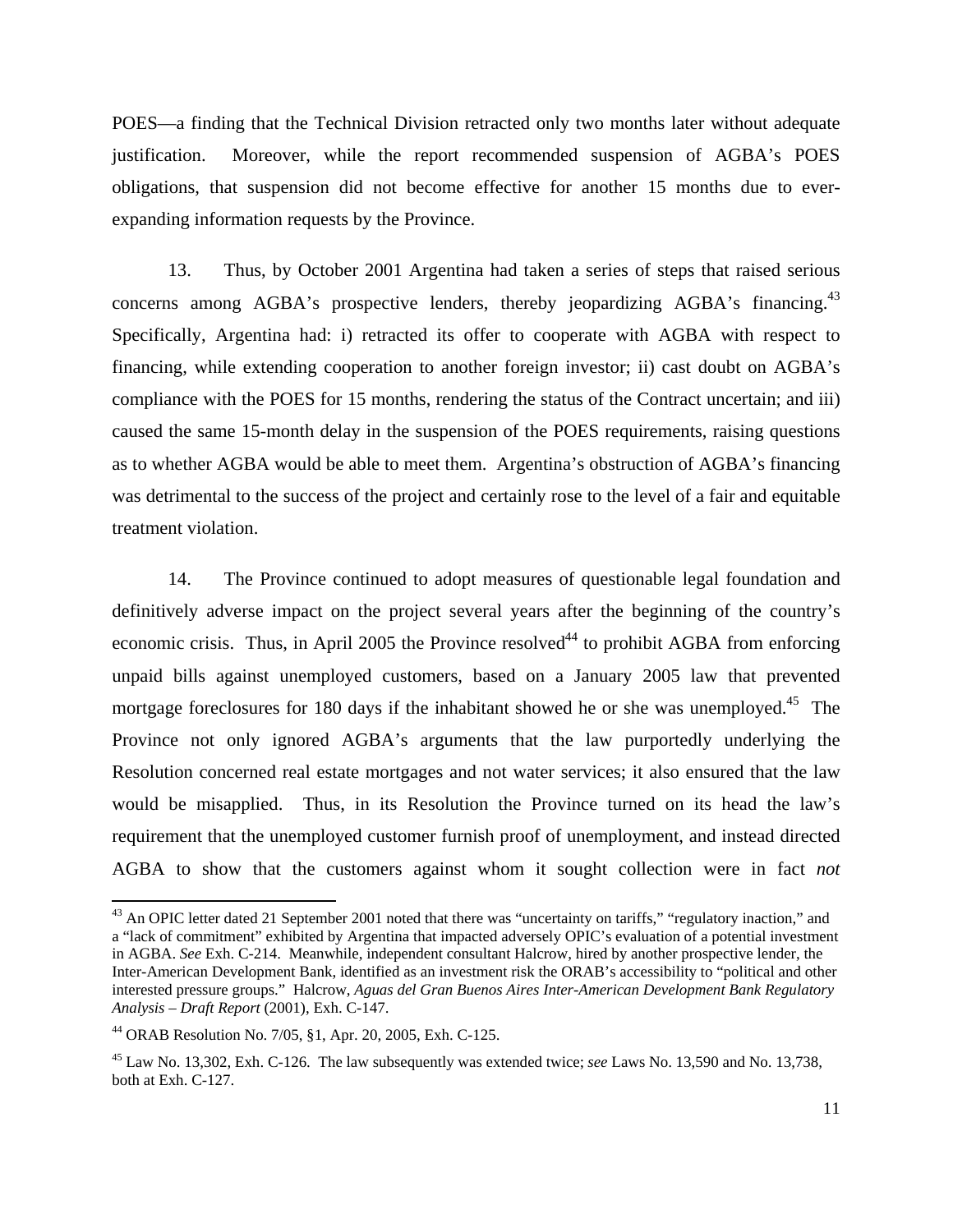unemployed.<sup>46</sup> Such clear contravention of the letter of the law is indeed arbitrary and certainly should have been included among the Award's grounds for finding that Argentina's treatment of Claimant was unfair and inequitable.

15. The above review, combined with those acts that the Award *does* consider as fair and equitable treatment violations, $47$  reveals a "behavioral pattern" in the form of unreasonable legislative and regulatory burdens, delays, unduly extensive information requests, and costraising tactics on the part of the Province—acts that transcend the boundary of mere "contractual violations" and constitute in fact substantial and undue interference with Claimant's investment that is actionable and indeed compensable under Article 2(2) of the BIT.

16. Subject to the above observations, I concur with the holding of Section V.C.(v) of the Award concerning fair and equitable treatment.

### **III. EXPROPRIATION**

17. The Award is content to reject Claimant's expropriation claim because "the Province, *with some justification*, considered that AGBA had grossly failed in fulfilling its contractual obligations and terminated the Concession Contract on this basis."<sup>48</sup> According to the Award, this fact alone suffices "to exclude that the termination could be regarded as an act of – direct or indirect – expropriation or other appropriation of AGBA's property or Impregilo's investment."<sup>49</sup>

18. With respect, this conclusion is wrong as a matter of law. Given the ample evidence in the record that the termination of AGBA's concession was a foreordained political decision that Argentina merely sought to carry out in a facially lawful manner, it is decidedly *not* sufficient to determine, without more, that the host State has terminated the Concession Contract lawfully, based on breaches of contract by the Claimant. Nor is the host State's superficial evocation of a contractual termination clause enough to "sweep under the carpet" a series of

<sup>46</sup> ORAB Resolution No. 7/05, §1, Apr. 20, 2005, Exh. C-125.

 $47$  Award ¶ 316 ff.

 $48$  Award  $\P$  283 (emphasis added).

 $49$  Award  $\P$  283.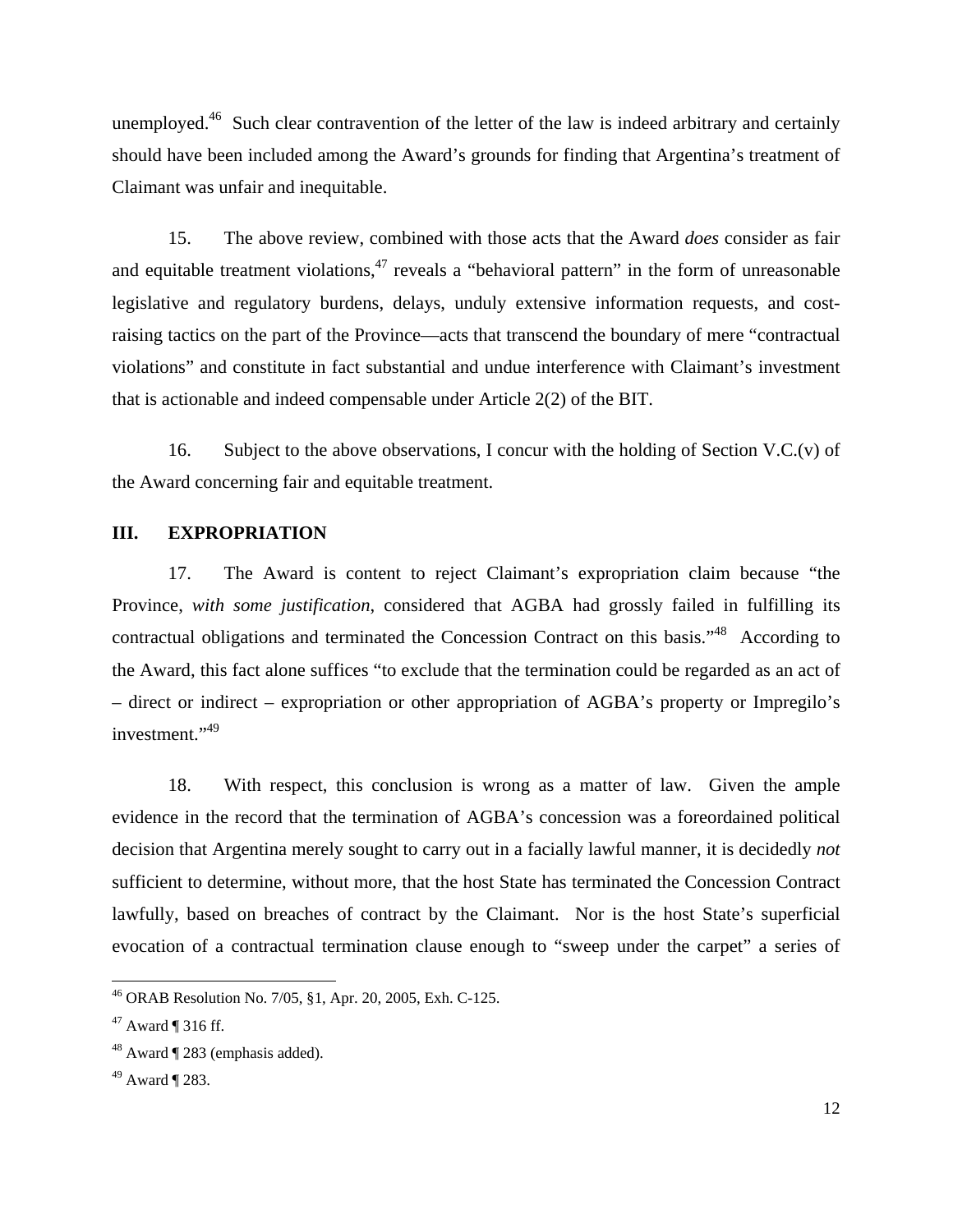administrative and regulatory acts and omissions designed to extinguish the project's value and to waylay any chance of success the project had. I set out my criticisms of the Award's holding in greater detail below.

#### 19. Article 5 of the Argentina-Italy BIT provides, in relevant part:

[1](b) Investments by investors of one of the Contracting Parties shall not be nationalized, expropriated, seized or otherwise appropriated, either directly or indirectly, through measures having an equivalent effect in the territory of the other Party, unless the following conditions are complied with:

— the measures are for a public purpose, of national interest or security.

— they are taken in accordance with due process of law;

— they are non-discriminatory or contrary to the commitments undertaken;

— they are accompanied by provisions for the payment of prompt, adequate and effective compensation.

2. The provisions laid out in paragraph 1 hereof shall also apply to the returns from an investment as well as, in the event of liquidation, the proceeds thereof.

. . .

20. The Award places emphasis on the fact that Claimant never lost title to its property, i.e., its shares in  $AGBA$ <sup>50</sup>. This is true, but also irrelevant since the BIT prohibits expropriation committed "directly or indirectly, through measures having an equivalent effect..." unless certain specifically enumerated conditions are fulfilled cumulatively.

21. A substantial body of jurisprudence and scholarly opinion also recognizes that formal appropriation or extinguishment of title to property is not the only way an investor can be deprived of property in contravention of an applicable BIT. Instead, the host State can take actions and enact measures that are tantamount to expropriation, and constitute "indirect" expropriation,<sup>51</sup> which becomes "creeping" expropriation when the expropriatory measures take

 $50$  Award  $\P$  271.

<sup>51</sup> *See, e.g.*, *Metalclad v. Mexico*, ICSID Case No. ARB(AF)/97/1, Award, (Aug. 30, 2000) ¶ 103 (holding that "[expropriation encompasses] not only open, deliberate, and acknowledged takings of property, such as outright seizure or formal or obligatory transfer of title in favour of the host State, but also covert or incidental interference with the use of property which has the effect of depriving the owner, in whole or in significant part, of the use or reasonably-to-be-expected economic benefit of property even if not necessarily to the economic benefit of the host State"), *available at* icsid.worldbank.org; *Starrett Housing Corp. v. Iran*, 4 Iran-United States Cl. Trib. Rep. 122, 154 (1983) (holding that "it is recognised by international law that measures taken by a State can interfere with property rights to such an extent that these rights are rendered so useless that they must be deemed to have been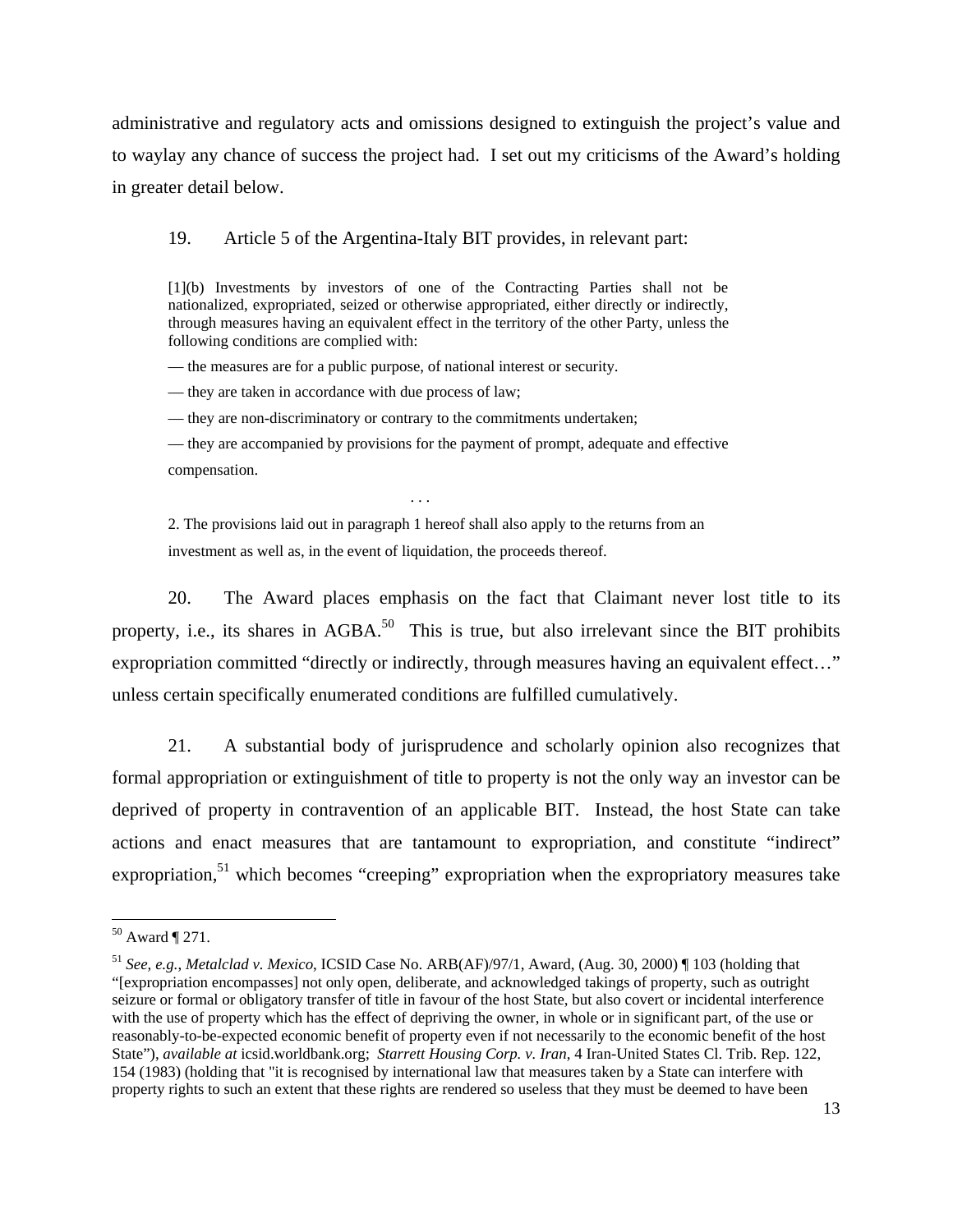effect over a period of time.<sup>52</sup> In such cases, the analysis must focus not on the form of the alleged expropriatory measures, but on their actual substance and corresponding cumulative impact.<sup>53</sup> Furthermore, although the government's underlying intentions are not a necessary legal element of an indirect or creeping expropriation claim,54 such a claim can be bolstered by evidence of a broader policy decision that assigns common purpose to the individual measures leading to the investor's property deprivation.<sup>55</sup>

22. In light of the above legal principles, the Award's analysis of Claimant's expropriation claim is deficient in several ways. It commences with an incomplete description of Article 5 of the BIT, which Article mentions not only "expropriation at the same level as

<u> 1989 - Johann Stein, marwolaethau a gweledydd a ganlad y ganlad y ganlad y ganlad y ganlad y ganlad y ganlad</u>

expropriated, even though the State does not purport to have expropriated them and the legal title to the property formally remains with the original owner"); *accord Tippetts, Abbett, McCarthy, Stratton v. TAMS-AFFA Consulting Eng'rs of Iran*, 6 Iran–U.S. Cl. Trib. Rep. 219, 225-26 (1984); *see also* Restatement (Third) of Foreign Relations Law of the United States § 712 cmt. g (1986) (stating that "Subsection (1) [on expropriation] applies not only to avowed expropriations in which the government formally takes title to property, but also to other actions of the government that have the effect of 'taking' the property, in whole or in large part, outright or in stages…. A state is responsible as for an expropriation of property under Subsection (1) when it subjects alien property to taxation, regulation, or other action that is confiscatory, or that prevents, unreasonably interferes with, or unduly delays, effective enjoyment of an alien's property or its removal from the state's territory").

<sup>52</sup> *See Generation Ukraine*, *Inc*. *v. Ukraine*, ICSID Case No. ARB/00/9, Award (Sept. 16, 2003) ¶ 20.22 ("Creeping expropriation is a form of indirect expropriation with a distinctive temporal quality in the sense that it encapsulates the situation whereby a series of acts attributable to the State *over a period of time* culminate in the expropriatory taking of such property."), *available at* http://ita.law.uvic.ca/documents/GenerationUkraine\_000.pdf. The tribunal in *Generation Ukraine* ultimately dismissed the case for lack of jurisdiction *ratione materiae*, but this does not affect the validity of its legal analysis of creeping expropriation.

<sup>53</sup> *See, e.g.*, *Tecnicas Medioambientales Tecmed S.A. v. Mexico*, ICSID Case No. ARB(AF)/00/2, Award (May 29, 2003) ¶ 116 ("The government's intention is less important than the effects of the measures on the owner of the assets or on the benefits arising from such assets affected by the measures; …."), *available at* icsid.worldbank.org; W. Michael Reisman and Robert D. Sloane, *Indirect Expropriation and Its Valuation in the BIT Generation*, 74 British Y.B. Int'l L. 115 (2004) ("[In indirect expropriation cases] the impact of each governmental measure must be analyzed, not in isolation, but cumulatively, because, as the European Court of Human Rights wrote in this context, 'the consequences of [the state's] interference [are] undoubtedly rendered more serious by the[ir] combined use'.") (citing *Sporrong and Lönnroth v. Sweden*, (Series A) 52 E.H.H.R. 26, ¶ 60 (1983)).

<sup>54</sup> *Biloune v. Ghana Investments Centre*, Award on Jurisdiction and Liability of 27 October 1989, 95 I.L.R. 183, 209 (1989) (holding that "[t]he motivations for the actions and omissions of Ghanaian governmental authorities are not clear. But the Tribunal need not establish those motivations to come to a conclusion in the case. What is clear is that the conjunction of the … [various government measures] had the *effect* of causing the irreparable cessation of work on the project. … [S]uch prevention of [joint venture partner] MDCL from pursuing its approved project would constitute constructive expropriation of MDCL's contractual rights in the project and, accordingly, the expropriation of the value of Mr Biloune's interest in MDCL….")

<sup>55</sup> *See* Andrew Newcombe, *The Boundaries of Regulatory Expropriation in International Law*, 20 ICSID Rev.— FILJ 1 (2005) ("The fact that intent is unnecessary does not make it irrelevant to the determination of whether or not a government measure is expropriatory…. Where there is evidence of intent to expropriate, it is unlikely that a state could rely on the good faith exercise of its police powers as justification for non-compensation.") (citations omitted).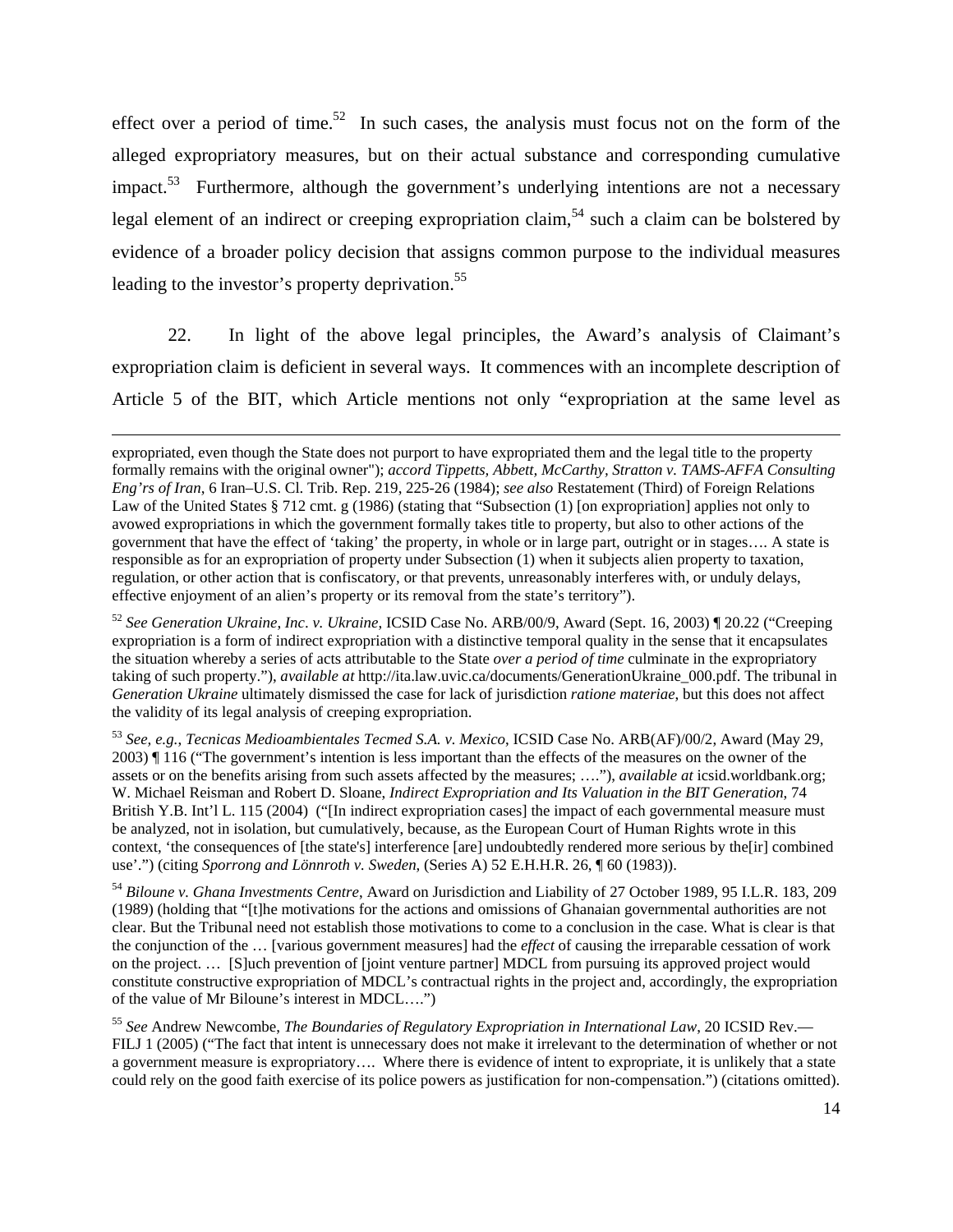nationalization, seizure and other appropriation,"56 but also *indirect* expropriation, which as discussed is different from each of those three. The Award subsequently recognizes, nevertheless, that "restrictions on the use of property [that] go so far as to leave the investor with only a nominal property right … could in appropriate cases be regarded as indirect expropriation,"<sup>57</sup> but concludes, in my view wrongly, that "none of the  $\Box$  measures [taken by Argentina] amounted to a loss of the concession. Nor could the joint effect of these measures be considered to be a loss of property rights."<sup>58</sup>

23. The Award's main (and implicitly made) argument in support of this conclusion appears to be that while Argentina can be blamed *partially* for the failure of Claimant's investment, it is not *entirely* responsible for it,<sup>59</sup> and therefore is not liable for expropriation. This argument is fallacious because, similar to the Award's fair and equitable treatment discussion, it does not accord the relevant facts either sufficient attention or appropriate legal import.

24. In particular, while the Award recognizes that "the Province did not deliver on time the UNIREC plants which it had undertaken to deliver in 2001" and that "[t]his affected AGBA's ability to expand sewage connections in certain areas," it hastens to add that there were "other treatment plants which should have been established by AGBA itself but which could not be completed due to insufficient funds."<sup>60</sup> The Award fails to note, however, that this dearth of funds was at least partially *caused* by the failure to deliver the UNIREC plants, since that failure and other acts and omissions of Argentina created serious misgivings among AGBA's potential lenders as to the viability of the project.<sup>61</sup> Similarly, the Award's passing reference to "an unexpected incorporation of a large number of additional users with a particularly low collectability rate" that "made it more difficult for AGBA to live up to some of its

<sup>56</sup> Award ¶ 269.

<sup>57</sup> Award ¶ 270.

<sup>58</sup> Award ¶ 272.

<sup>&</sup>lt;sup>59</sup> This "balancing" is revealed more clearly in the Award's discussion of compensation, Award  $\P$  376-77.

 $60$  Award ¶ 280.

<sup>61</sup> *See supra*.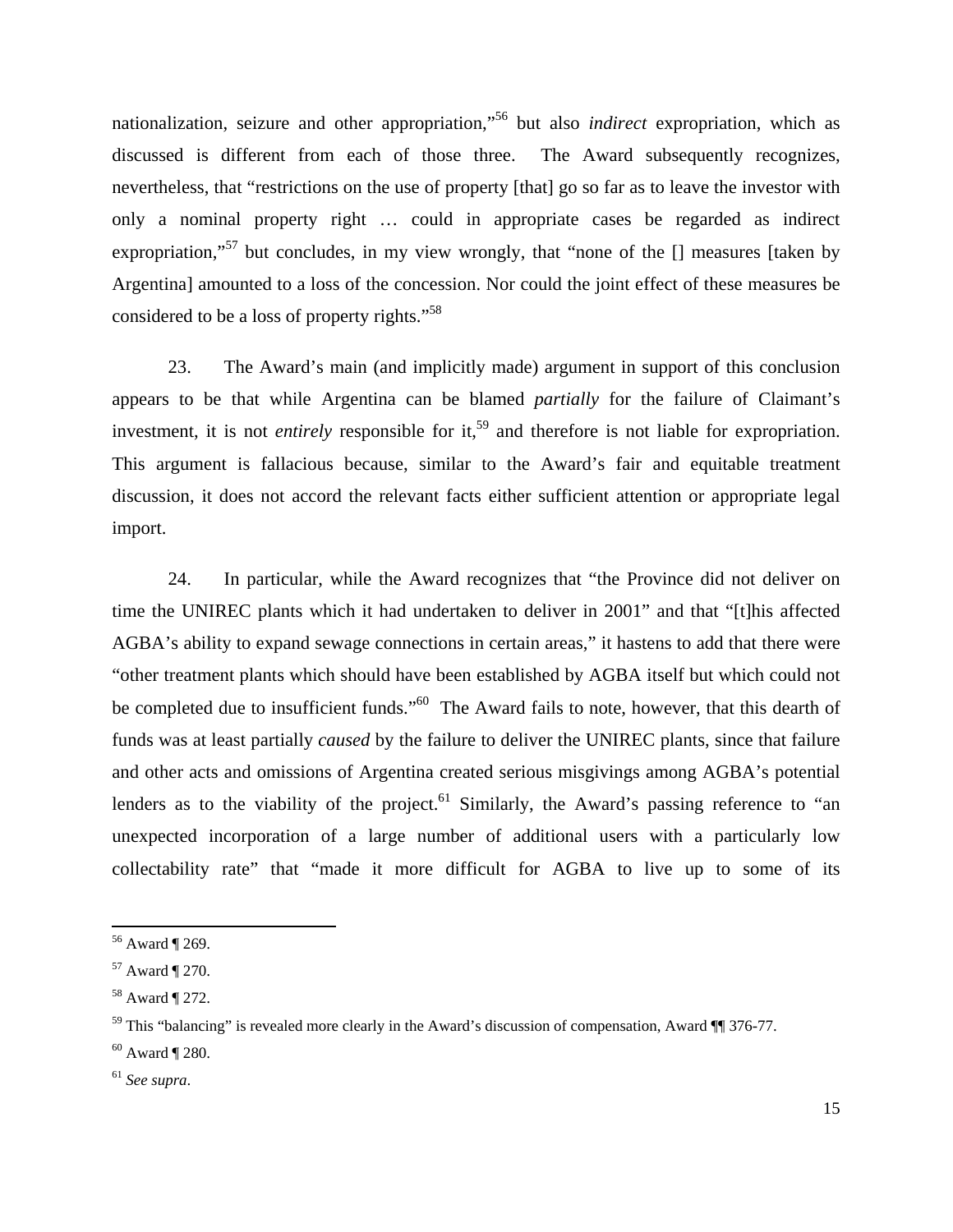undertakings<sup> $.62$ </sup> downplays both the cause and the magnitude of the problem. In fact, because of Argentina's incomplete customer databases, AGBA was confronted with more than 80,000 additional unregistered and habitually delinquent users in the early stages of the concession<sup>63</sup>—a development that not only hampered AGBA's achievement of the POES goals, but also lowered further the attractiveness of AGBA to potential lenders.

25. Furthermore, the Award fails to address as expropriatory others of Argentina's acts and omissions that cumulatively diminished AGBA's value. These include the Province's refusal to re-characterize built-upon land originally listed as "vacant"; the Province's deliberate diminishment of AGBA's profitability by obstructing the collection of several fees and charges such as connection charges, the increased sewage coefficient, and service interruption charges; the Ministry of Public Works' uncooperative stance that derailed AGBA's financing efforts; the several-months-long delays and elevated costs caused by ORAB's ever-expanding requests for information; the issuance of several other administrative decisions and decrees directed solely against the investment such as ORAB Resolution No. 4/02 and Law 12,858, which the Award concludes dealt the project a fatal blow by pesifying unilaterally AGBA's water and sewage concession; Decree No. 878/03 that introduced the so-called "New Regulatory Framework" and was, according to the Award, "clearly disadvantageous to the concessionaire":<sup>64</sup> Decree No. 1666/06, which terminated on formalistic grounds the Concession Contract and AGBA's entire corporate *raison d'etre*; and, finally, Decree No. 1677/06, which transferred responsibility over all water and sewage provision in AGBA's Concession region directly to ABSA, a State-owned enterprise. Applied in succession over a period of years, Argentina's acts left Claimant in

<sup>62</sup> Award ¶ 280.

<sup>63</sup> *See* n.10 *supra*. In response to the question of whether the collection problems were foreseeable, AGBA Manager Mr. Cerruti explained:

Well, actually not, because the problem that AGBA faced as of the second half of 2000 was the problem of unusual lack of credibility, due to the fact that about 80,000 customers had come in, had been brought in. These customers had a payment behavior which was very different from the rest of the customers. To give you an order of magnitude, we had a collectability of about 20% with the new customers, whilst collectability for the rest of the customers was about 65/70%.

Tr. Day 2, 141:11-19.

<sup>64</sup> Award ¶ 328.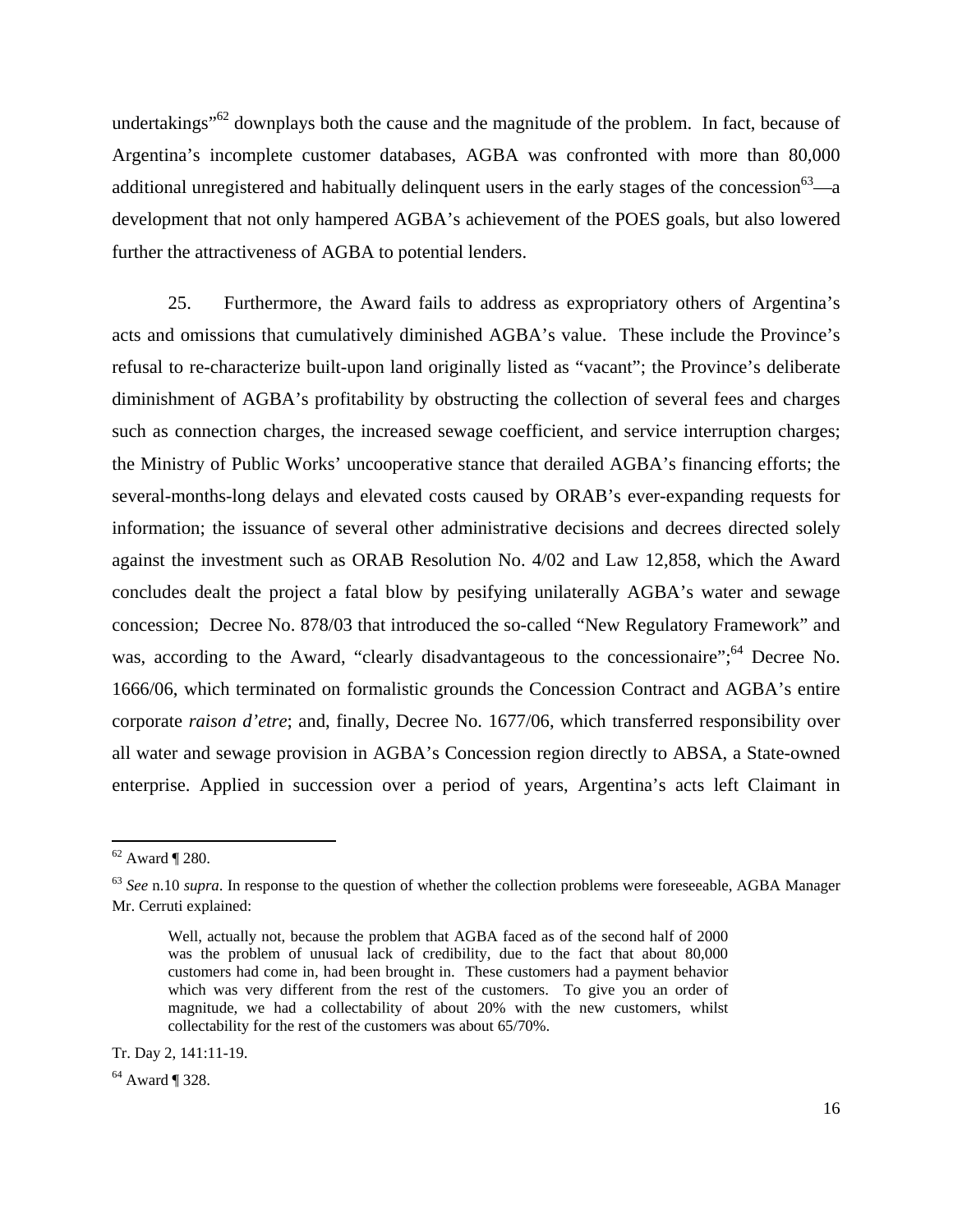possession of shares in an empty corporate shell, which had been deprived of all purpose and value.

26. Instead, the Award merely juxtaposes AGBA's alleged inability to meet the POES goals that the Province cited as the reason to terminate the Contract on the one hand<sup>65</sup> and some of the ways in which the obstruction, delay, and uncertainty introduced by Argentina contributed to AGBA's failure on the other.<sup>66</sup> This presentation showcases a small portion of Argentina's acts that violated the BIT, but fails both to delineate a chain of causation showing which *specific* acts by AGBA contributed to the project's failure, and to set forth the legal basis on which such acts were found to be sufficient to defeat Claimant's claim of expropriation.

27. Significantly, the Award leaves entirely unresolved the issue of whether the Province's 2001 suspension of the POES requirements was meant to endure until the parties reestablished the equilibrium of the Contract.<sup>67</sup> It therefore implicitly accepts that AGBA may not have been in breach of the Concession Contract at all, undercutting the formalistic reasoning of the termination decree and leaving Argentina's actions as the only cause of the concession's demise. Yet, in the very next paragraph the Award bypasses this cardinal question by stating that "it is not decisive whether or not the Province had a correct understanding of AGBA's obligations under the Concession Contract."68 Irrespective of what the Province understood, the Tribunal is required to attain a thorough and well-substantiated understanding of the parties' rights and obligations under the Contract. If, as Claimant has argued, the suspension of the POES goals extended beyond 2001, the "decisive question" of "whether the reasons given for the termination constituted a legally valid ground for termination according to the provisions of the Concession Contract"69 must be answered in the negative, and the Award's view on expropriation becomes unsustainable even under the Award's own formalistic approach.

<sup>65</sup> Award ¶¶ 273-74, 279.

<sup>66</sup> Award ¶¶ 280-82.

<sup>67</sup> Award ¶ 282, 369. *But see* Award ¶ 314 (holding that the suspension of the POES was "for the second concession year 2001 with the effect that measures which had not been accomplished during that year should not lead to penalties….")

<sup>68</sup> Award ¶ 283.

 $69$  Award ¶ 278.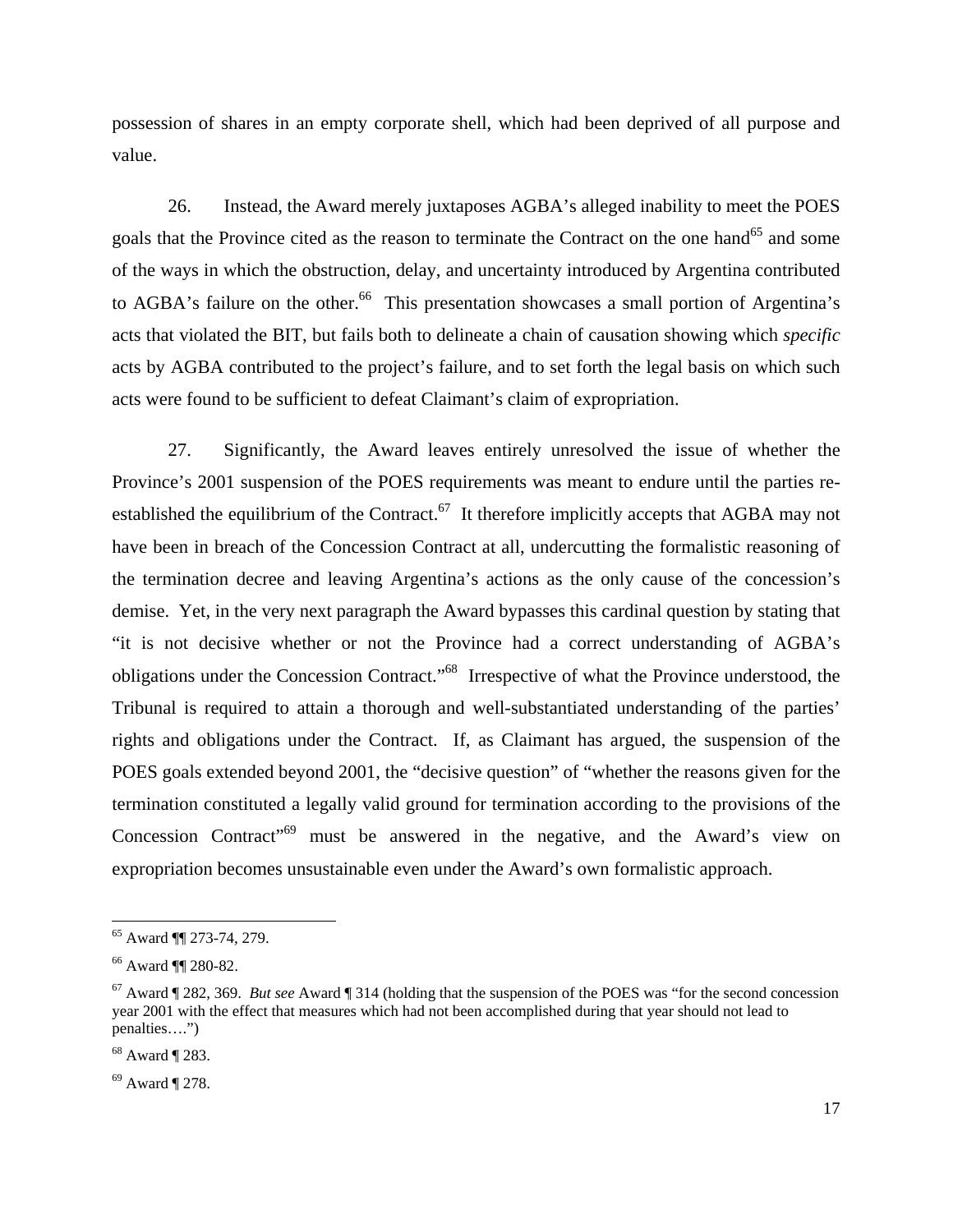28. Perhaps most importantly, the Award adopts an equivocal and poorly reasoned view with respect to the political motivations quite evidently underlying the termination of the Concession Contract by the Province. While it accepts "that the Argentine administration may have set up as a political goal to transfer water and sewerage services to public entities," the Award dismisses this important fact by relying on the proposition that "the fact that an issue becomes a political matter ... does not mean that the existence of a rational policy is erased."<sup>70</sup> The quoted sentence appears out of context from a factually and legally inapposite case.<sup>71</sup>

29. Still, to the extent the Award's reference to "rationality" alludes to the State's right to exercise its police power, the Award has failed to explain which of the measures taken by Argentina would constitute exercise of that power, and on what grounds.<sup>72</sup> Moreover, as detailed further below, the Award has ignored a wealth of evidence demonstrating that the gradual "wearing down" and eventual total devaluation of AGBA was a predetermined national political goal that the Argentine authorities sought to achieve while "maintaining appearances" in the hope of avoiding liability. Such behavior hardly meets the standard of *bona fides* that must characterize any legitimate exercise of police powers by the State. Moreover, even if the evidence were not enough to substantiate a political motive behind the termination, the arbitrary and unjustified character of Argentina's individual acts precludes their legitimacy.

30. If the various prohibitions on collecting service charges and late fees did not clearly illustrate the Province's hostile stance towards AGBA, the unilateral and targeted pesification of the Concession Contract in 2002 certainly did. The Argentine Government's Law No. 25,561 that, *inter alia*, abrogated the US dollar tariffs in certain concessions and licenses did not apply to AGBA automatically, because the Argentine federal system delegates public services regulation to the provinces. By January 11, 2002, the Province had not yet enacted a

 $70$  Award ¶ 277.

<sup>71</sup>*AES Summit Gen. Ltd. and AES-Tisza Erömü Kft v. Hungary*, ICSID Case No. ARB/07/22 (ECT), Award (Sept. 17, 2010) ¶ 10.3.23, *available at* http://ita.law.uvic.ca/documents/AESvHungaryAward.pdf. The quote stems from the *AES* tribunal's analysis of the FET standard of the ECT, not a discussion of indirect expropriation under a BIT, where an underlying political motivation may not be required as an element of liability but helps "connect" the steps leading to the substantial or total deprivation of property suffered by claimant.

<sup>72</sup> *See Sedco, Inc. v Nat'l Iranian Oil Co*., 9 Iran-US Cl. Trib. 248, 275 (1985) (referencing as "an accepted principle of international law that a State is not liable for economic injury which is a consequence of a bona fide 'regulation' within the accepted police power of states").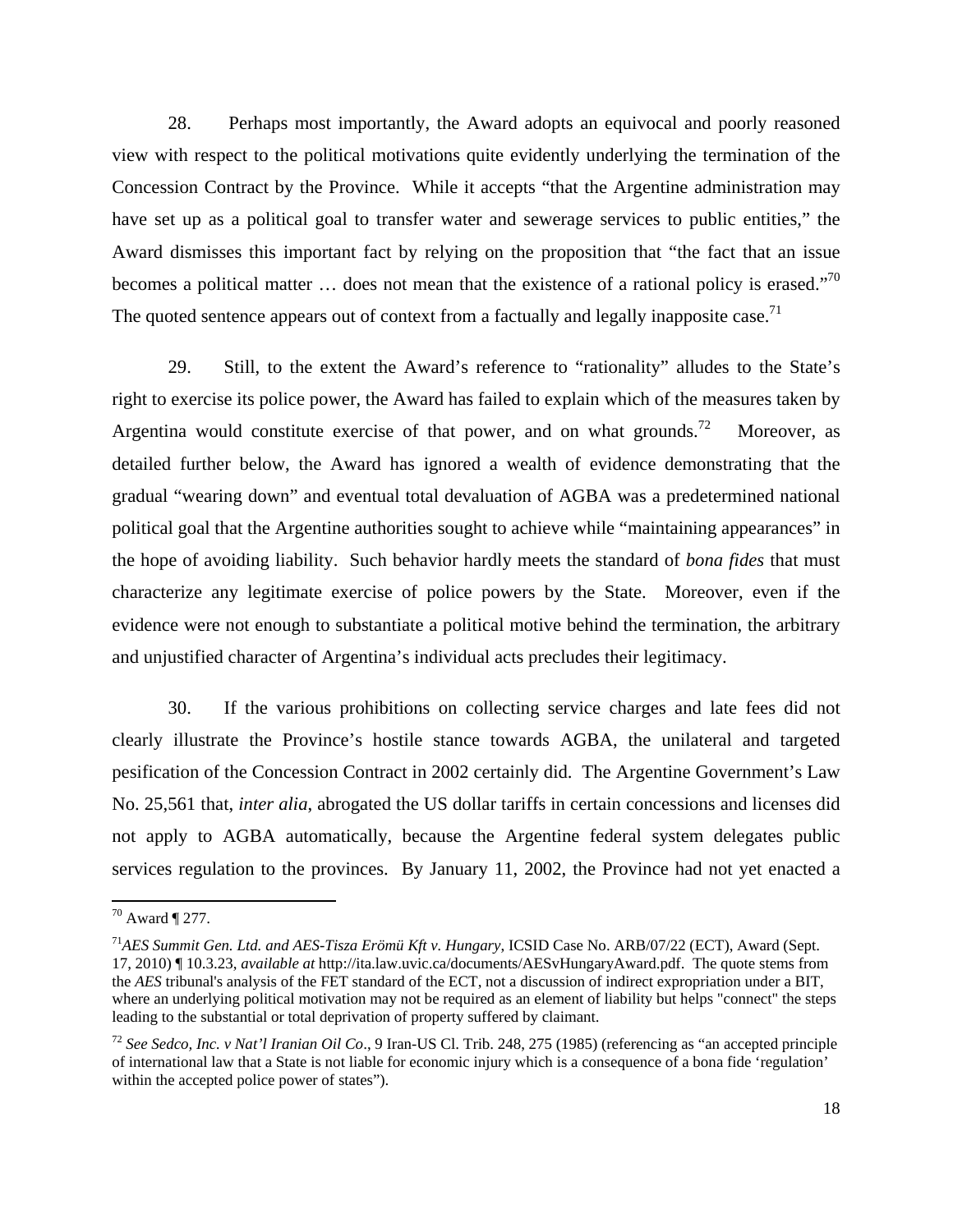law mirroring the provisions of Law No. 25,561, yet the ORAB preemptively resolved to pesify AGBA's tariff through Resolution ORAB No. 4/02—although its authority to do so was by no means established.<sup>73</sup> The Province's Congress subsequently enacted Law No. 12,858, which entitled the Provincial Executive Branch to "organize, structure, and/or adjust the regulatory frameworks" *only* of the "sanitation, running water supply, and sewage public services." With respect to other utilities, Law No. 12,858 provided for the creation of a commission and the conduct of further analysis prior to pesification. In the case of AGBA, it entitled the Province to alter the regulatory framework before any analysis was conducted.<sup>74</sup> These facts are highly suggestive that at least as of early 2002 the Province had resolved to undermine AGBA and resume control of the concession.

31. The heavy political undertones of the concession's termination figured prominently at the hearing on the merits, during the juxtaposition of the witness statement and oral testimony of Mr. Díaz, Chairman of AGBA's Board of Directors, with that of Minister Eduardo Sícaro, who at the time the Concession Contract was terminated served as Secretary of Public Services in the Province's Infrastructure Ministry. Specifically, Mr. Díaz's statement described a meeting held at the Ministry's offices in mid-July 2006, at which Minister Sícaro informed Mr. Díaz in no uncertain terms that the Province had decided to terminate AGBA's Concession Contract purely for political reasons, namely to fall into line with the Federal Government's termination of the Aguas Argentinas concession.<sup>75</sup> In that discussion Minister

<sup>&</sup>lt;sup>73</sup> Claimant's Memorial on the Merits ¶ 249 (citing ORAB Resolution No. 4/02, Jan. 11, 2002, Exh. C-134). The expert report of Claimant's expert Prof. Mairal suggests that this ORAB-driven pesification was highly irregular in its inception and implementation:

AGBA's tariffs were pesified by a resolution of the regulatory agency even prior to the enactment of Law No. 12,858. They remained frozen at that level up to the end of the Concession in 2006, notwithstanding that the provincial emergency legislation was not extended beyond December 31, 2004.

*See* Mairal Expert Report ¶ 105, Exh. C-267.

<sup>&</sup>lt;sup>74</sup> Law No. 12,858, Article 3 states: "The Province of Buenos Aires adheres to Section 8 of Law No. 25,561 and to Sections 9 and 10 thereof, subject to the previous ratification of the renegotiations and adjustment of public services agreements by the Legislature of the Province of Buenos Aires, as provided in Section 1 above." (Exh. C-135).

<sup>75</sup> *See* Díaz Witness Statement ¶ 8 ("During this [July 2006] meeting, the Province's representatives stated that, out of consideration for AGBA, they wanted to personally inform us beforehand that the Decree to terminate the concession contract had already been drafted and was going to be formally announced promptly. We were then explained that the motivation of this termination was purely political."); Tr. Day 3, at 5:7-24 ("[MR. DIAZ:] [At the mid-July 2006 meeting] … Minister [Sícaro] informed us that the decision had been taken on the part of the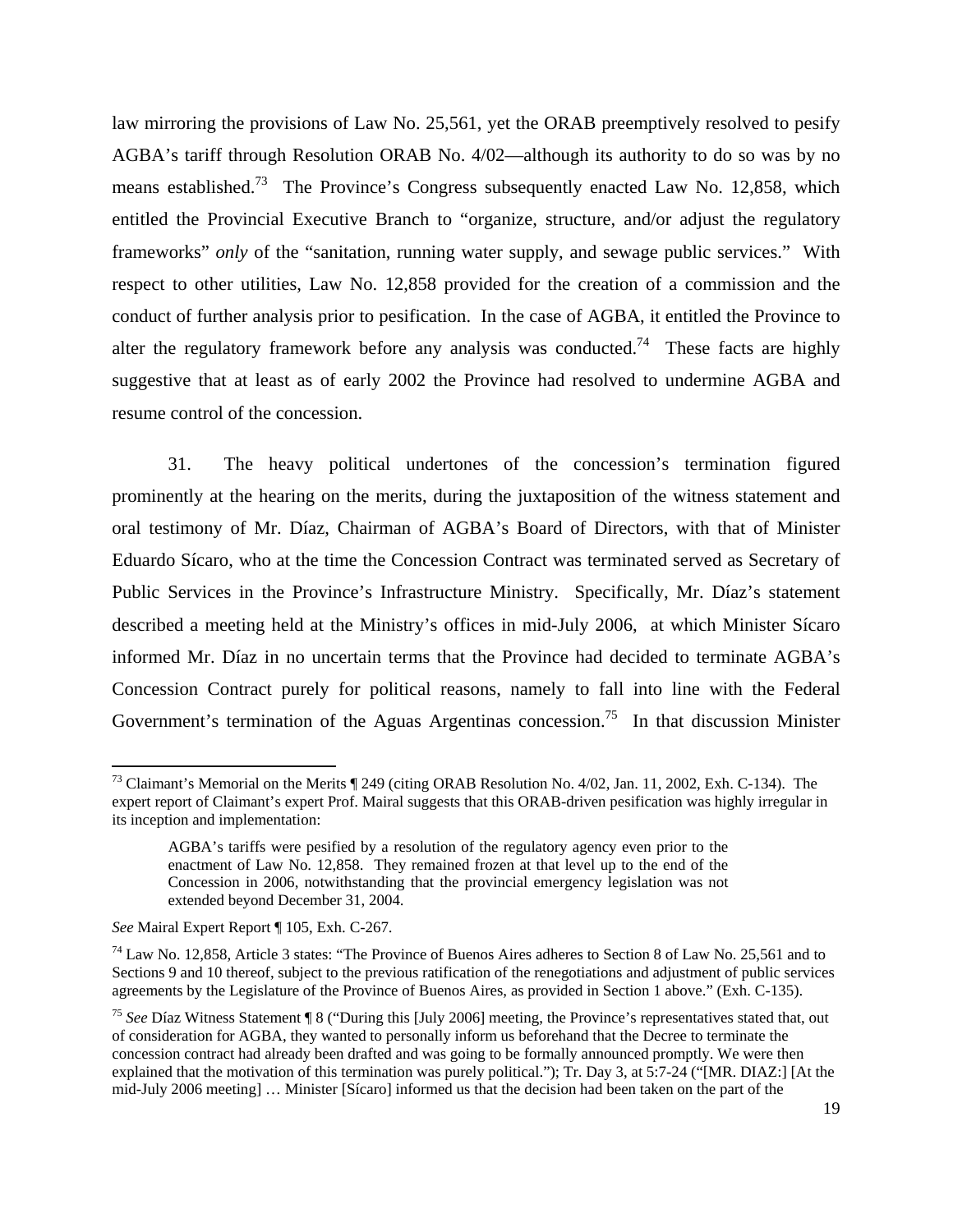Sícaro, according to Mr. Díaz, also rejected as politically unviable AGBA's proposal to end the concession by mutual decision, and assured Mr. Díaz that AGBA would receive compensation through legal action.<sup>76</sup> Mr. Díaz reaffirmed this account during his testimony at the hearing.<sup>77</sup> Mr. Facchinetti, Director and Executive Vice President of AGBA, who also was present at that same meeting, corroborated this account of events in his own witness statement and during the hearing.78

32. Minister Sícaro's witness statement was dated more than two and a half months after that of Mr. Díaz.<sup>79</sup> In that statement, Minister Sícaro confirmed expressly Mr. Diaz's

<u> 1989 - Johann Stein, marwolaethau a gweledydd a ganlad y ganlad y ganlad y ganlad y ganlad y ganlad y ganlad</u>

 $77$  Tr. Day 3, 6:17-7:1 ("[MR. DIAZ:] Once we found out that this [the termination decree] was a measure that was irreversible … we raised the idea of it being termination by mutual consent with compensation that would be accepted by both parts. Very frankly and clearly … [Minister Sícaro] said that it was impossible to … come to such an agreement, because in fact there was no official that would have political support to grant a single peso or a dollar by way of compensation…."

<sup>78</sup> *See* Facchinetti Supplemental Witness Statement ¶¶ 34-35 ("I deem it appropriate to describe the last meeting we held with Minister Sícaro in July 2006 following the announcement of the termination of the Concession Contract . . . Mr. Sícaro told us at the time that in light of the termination of the Aguas Argentinas' contract by the Federal Government, the Province would terminate our contract due to the Concessionaire's fault. Moreover, when Guillermo Diaz suggested that, since the decision was politically motivated, the procedure for termination by mutual consent should be applied and that the Concessionaire should be compensated . . . Mr. Sícaro responded that no one had the political leeway to grant compensation . . . Minister Sícaro informed us that . . . they were well satisfied with AGBA's management [and] would keep most of AGBA's personnel, even management staff . . .."); *see also* Tr. Day 2, at 108:8-24 ("[MR. FACCHINETTI: … [In July 2006] in a meeting held at the Ministry of Public Works, Dr Sícaro announced that the provincial officials had decided—the Province had decided to terminate the AGBA contract for the concessionaire's fault. In that meeting, I was present, as well as executives from AGBA. We were asked if we considered that the termination was due to an absolutely political decision on the part of the Province, and if there was any room for working on the -- what the contract stipulated when it came to a termination by mutual consent. The answer was no, there was no political room for that solution. Finally, we were told that very frankly the idea was that once AGBA's contract was terminated, it would be managed within ABSA as a separate business unit from the rest, due to the way in which the work had been carried out and due to the efficiency of the company.")

 $79$  Addressing the several glaring similarities between his statement and that of Respondent's witness Mr. Seillant Minister Sícaro testified that they were purely coincidental, that he had drafted his statement by himself and that he had not seen Mr. Seillant's witness statement. *See* Tr. Day 3, 76:7-80:3.

provincial government to terminate the contract. Obviously, he had the courtesy of letting us know before we found out through an official notification by way of the decree …. [W]e did not agree with that measure, especially inasmuch as the decree provided for termination for the concessionaire's fault … so in such circumstances the Minister informed us that this was a decision that was, let's say, a political decision.")

<sup>76</sup> Díaz Witness Statement ¶ 8 ("In view of this … [AGBA] enquired whether it was possible for our contract to be terminated 'by mutual agreement,' compensating AGBA in the process. Minister Sícaro informed us that, unfortunately, that was not going to be possible because no one had the political support to sign an agreement in this respect. Minister Sícaro then stated that the termination had to be due to the Concessionaire's fault. He mentioned that he was also aware that, in this case, AGBA and/or its shareholders would be entitled to file an important claim for damages, but stated that this was a decision taken by the Federal Government and that they had to follow suit.")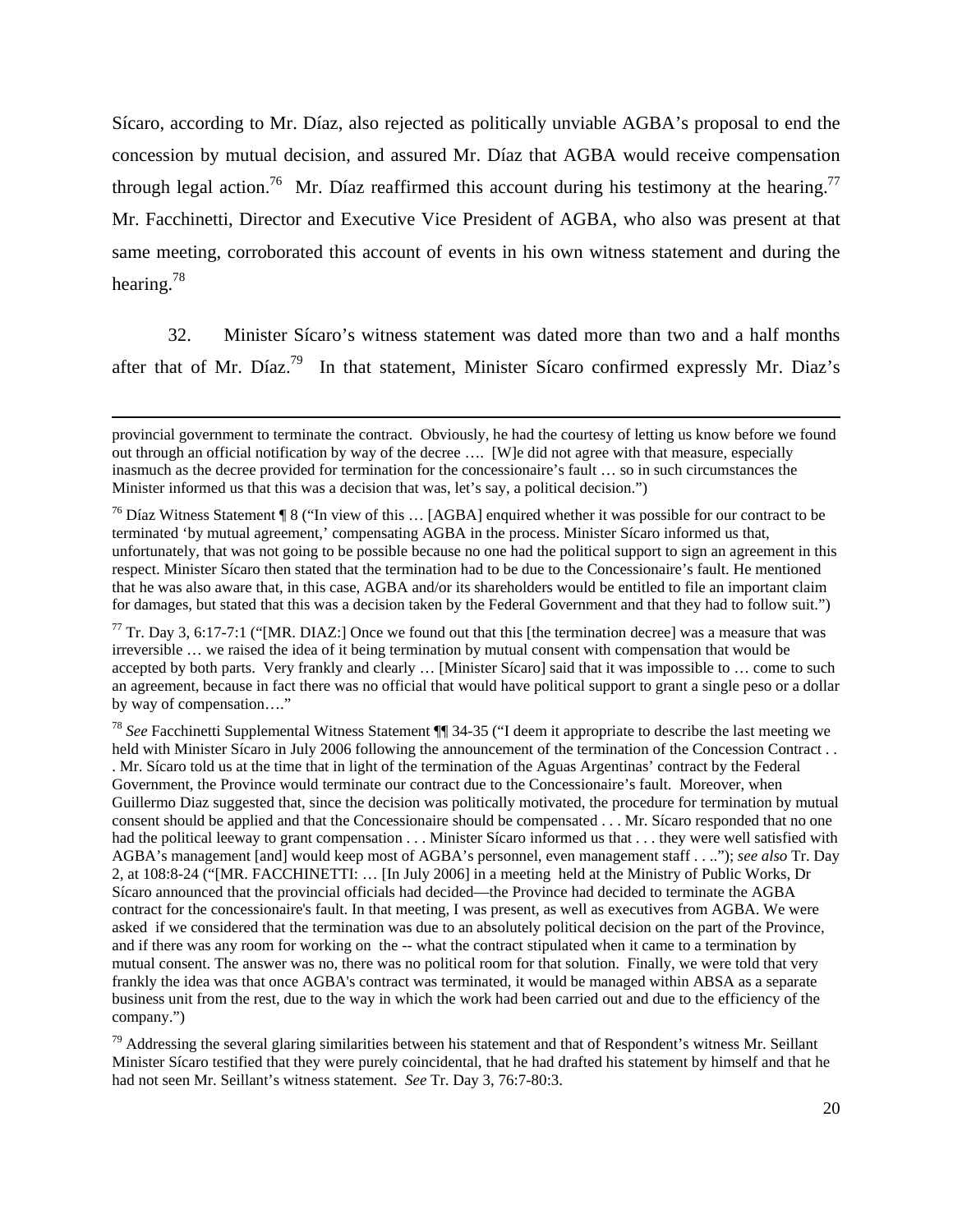presence at the July 2006 meeting and that Mr. Díaz raised the issue of compensation to AGBA for the termination of its concession by the Province.<sup>80</sup> Surprisingly, Minister Sícaro's statement did not even attempt to rebut Mr. Díaz's earlier statement to the effect that the termination of the concession was entirely a political act that was to be "dressed up" as an allegation of breach of contract. Minister Sícaro, when confronted with this glaring omission at the hearing, testified that he had not read Mr. Díaz's witness statement either before signing his own, which clearly was submitted in reply to Mr. Díaz's witness statement, or indeed at any time before testifying at the hearing.<sup>81</sup> In response to questions from the Tribunal about the alleged political motivations underlying the termination of the concession, Minister Sícaro simply rehearsed the decree's formalistic justifications for the decision and that the Regulatory Framework and the Contract itself provide for termination of the Concession. According to Minister Sícaro, the July 2006 meeting had taken place to inform AGBA's representatives of the forthcoming decree—there were no political reasons motivating it. ${}^{82}$  In addition, Minister Sícaro said, AGBA had already stated in a letter dated June 14, 2006 (almost a month before the meeting) that it was considering itself terminating the Concession Contract unilaterally, which, according to Minister Sícaro, disproved Mr. Díaz's statement that at that July 2006 meeting AGBA proposed terminating the contract by mutual decision.<sup>83</sup>

<sup>80</sup> Tr. Day 3, 86:14-87:6.

<sup>81</sup> *See* Tr. Day 3, 89:17-20 ("JUDGE BROWER: It is your testimony, as I understand it, that this is the first time you have seen this [Mr. Diaz's] witness statement. [MINISTER SICARO]: Yes."); 90:1-12 ("JUDGE BROWER: You 're quite sure, I take it, from your testimony, that it was not from having seen this witness statement of Mr. Diaz that you referred in paragraph 28 of your witness statement to la consulta of Senor Diaz? [MINISTER SICARO]: No. JUDGE BROWER: Your answer is potentially ambiguous in light of the question…. [MINISTER SICARO]: No, I have not read this document.")

<sup>82</sup> *See*, *e.g.*, Tr. Day 3, 90:16-91:20 ("JUDGE BROWER: Would you turn to paragraph 8 of Senor Diaz's statement? I call your attention to the text beginning at the second sentence in the English text.… I quote: "We were then explained that the motivation of this termination was purely political. In fact, Minister Sícaro informed us that the Province had decided to terminate AGBA's Concession Contract because they had to follow the same course of action that the national government had taken with respect to Aguas Argentinas' Concession Contract…. Is that statement of Mr. Diaz correct or not? [MINISTER SICARO:] No, it isn't correct. It is clear that if we inform them about the motivations of the termination decree, it is not consistent with what Diaz says here. The concession [sic] decree does not speak of the fact that this was as result of Aguas Argentinas' concession ending …. So if we were telling them about the decree, no way could we have said what Mr. Diaz mentions here.")

<sup>83</sup> *See* Tr. Day 3, 94:25-95:9 ("[MINISTER SICARO]: [I]n this case, AGBA had already told the Province that it wanted to terminate the contract. I don't understand why they say now that they were doing – or they were going to do it by common agreement. So at no time did we speak about that subject, and it is clear that if a compensation would be due, it would have to be done under the terms in which the contract states forth, where compensations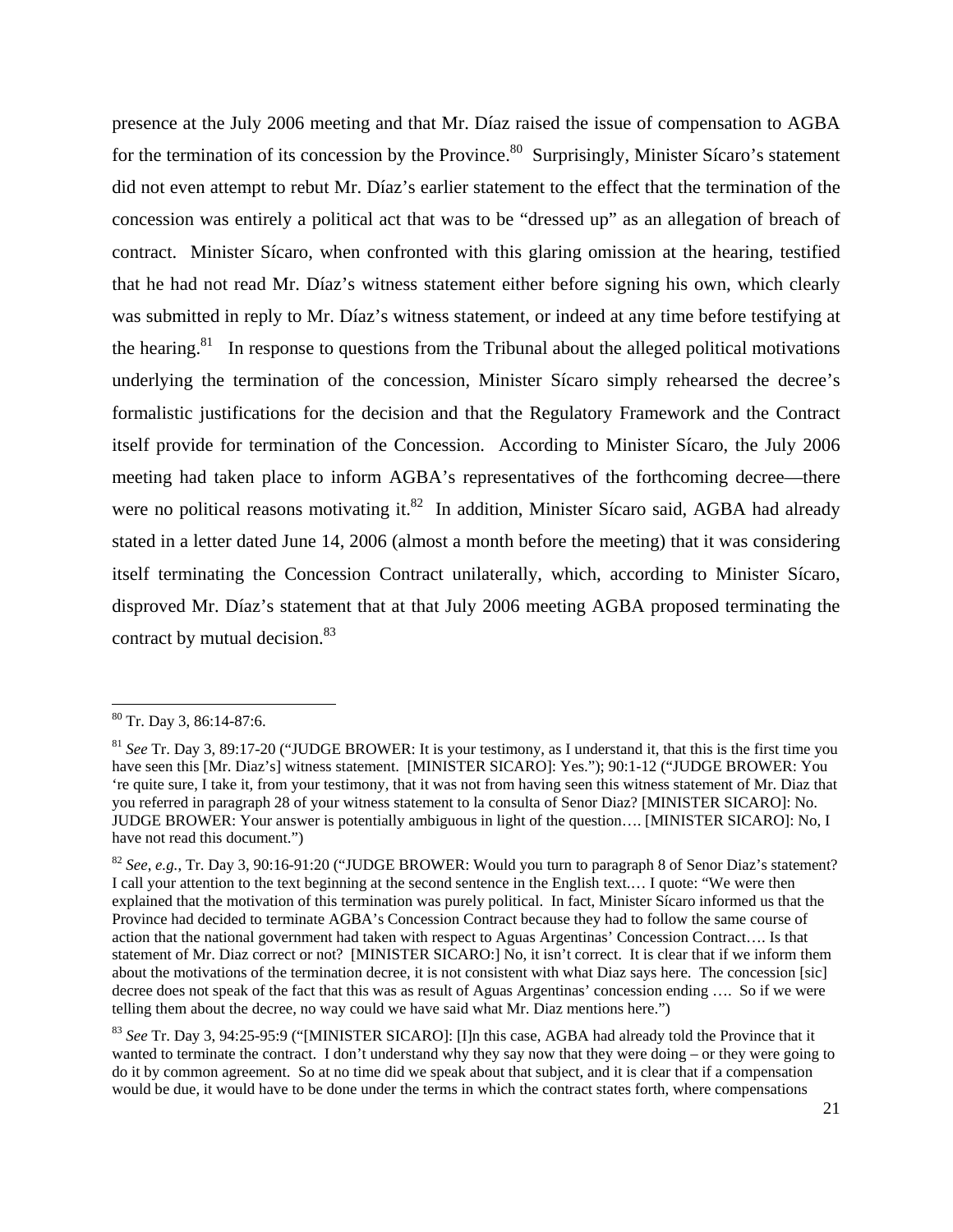33. Minister Sícaro's testimony regarding the termination decree's political character, in my view, was patently evasive and definitely not credible.<sup>84</sup> The superficial reasoning contained in the termination decree, which reasoning Minister Sícaro rehashed, is not probative as to the political motivations and decisions underlying the decree. Furthermore, it is true that by mid-June 2006 AGBA had formally requested that the Province provide a response to the issues it raised in its letter and issued an ultimatum; namely, that AGBA itself would terminate the Concession if the Province's obligations had not been duly performed and the terms of the Concession not readjusted within a 45-day period. However, this period had *not* elapsed when the Province terminated the Concession in mid-July. In fact, it is quite likely, in my view, that the Province's termination decree was expedited in order to preempt a termination by AGBA.

34. Finally, the Award's conclusion that the Province's termination decree was legitimately based on the failure of AGBA to meet its Concession Contract obligations cannot be reconciled with the its conclusion that Claimant was denied fair and equitable treatment by the 2002 pesification of that Contract. It is common ground that AGBA's POES obligations for the year 2000 were ruled by the Argentinean authorities to have been met. It is also common ground that Claimant's POES obligations for 2001 were suspended. Therefore, no breach of the Concession Contract could be asserted as to either of those years. ORAB pesified the Concession Contract 11 days after the end of 2001, namely on 11 January 2002, which the Award finds, together with the federal and provincial pesification decrees, to have violated Argentina's obligation of fair and equitable treatment. If, as we have ruled, AGBA was subjected to unfair and inequitable treatment in violation of the relevant treaty provision starting

<u> 1989 - Johann Stein, marwolaethau a gweledydd a ganlad y ganlad y ganlad y ganlad y ganlad y ganlad y ganlad</u>

would be due to them, which is what they are claiming for before the Argentinian courts, and if they have the right to it, they will collect it.").

<sup>&</sup>lt;sup>84</sup> Notably, my colleagues have failed to draw *any* inference from the combination of the witness statements and hearing testimony of Messrs. Díaz and Facchinetti on the one hand, and Minister Sícaro on the other. I recognize that the cause may lie in their civil law training, which discounts entirely the testimony of party representatives. *See, e.g.*, John H. Langbein, *The German Advantage in Civil Procedure*, 52 U. Chi. L. Rev. 823, 834 (1985) (explaining that German law "distinguishes parties from witnesses" and noting that "German judges are given to marked and explicit doubts about the reliability of testimony of witnesses who previously have discussed the case with counsel or who have consorted unduly with a party.") (citations omitted). In the context of investment arbitration, however, where witnesses usually are party representatives whose actions lie at the heart of the dispute, rigid application of this approach denies arbitrators (and ultimately the parties) the many benefits of oral evidence by anyone other than designated impartial experts. In the present case, the statements and testimony or Messrs. Diaz and Facchinetti are, in my view, clearly more compatible with the facts of the case, while the written and oral testimony of Minister Sícaro cannot at all be reconciled with those facts.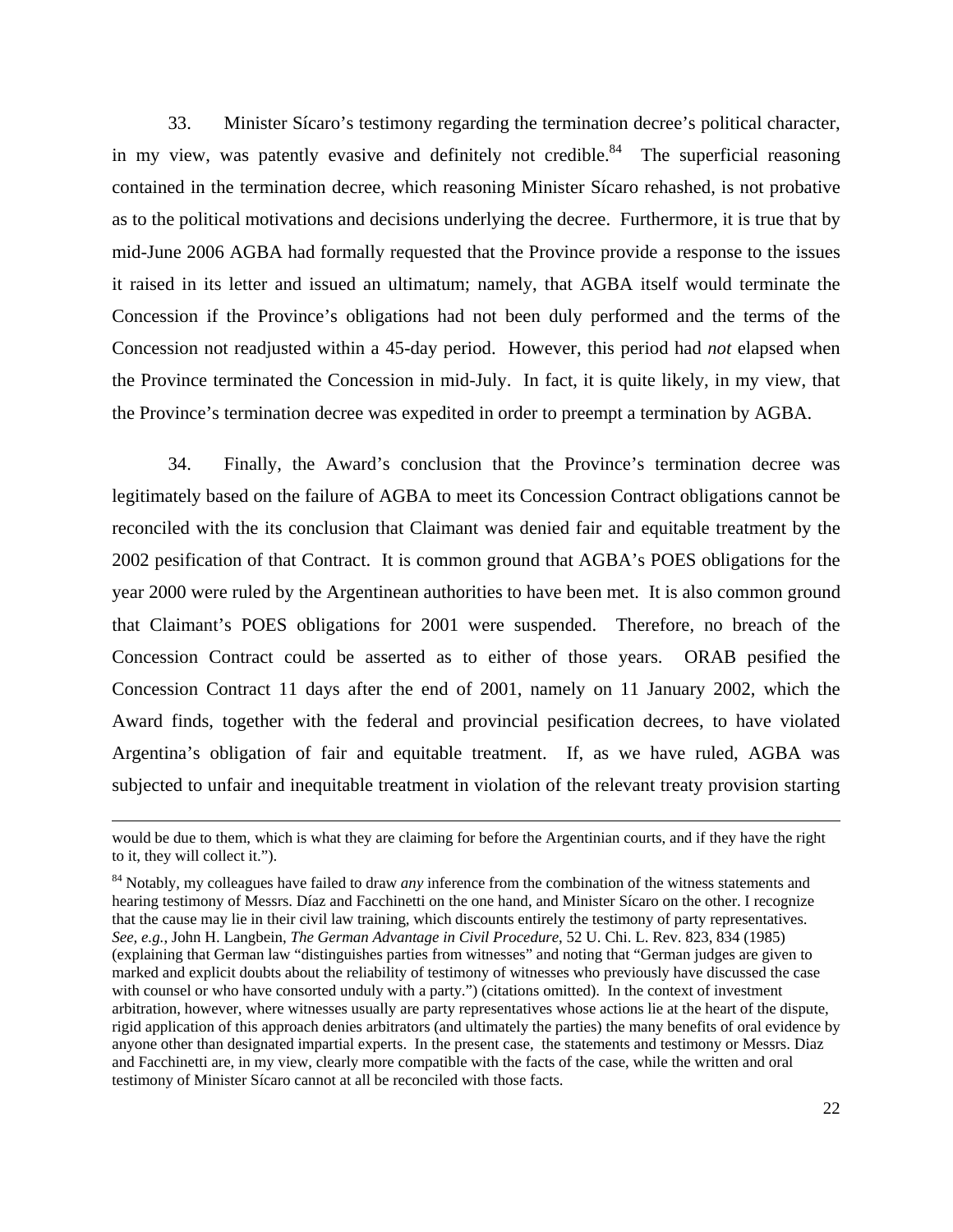at the beginning of  $2002<sup>85</sup>$  by what logic can it be possibly be concluded that any subsequent failure of AGBA to meet contractual requirements would be the fault of AGBA, subjecting it to a legitimate termination of the Contract?<sup>86</sup> I believe that to state this question is to answer it.

#### **IV. VALUATION METHODOLOGY AND INTEREST**

35. The Award relies on its conclusion that "AGBA and the Province have a shared responsibility for the failure of the concession" to hold that it would be "inappropriate to calculate damages on the basis of customary economic parameters such as a cost or asset based method or an income method."87 Moreover, because "Impregilo has not shown that the concession was likely to have been profitable, if there had been no interference by the Argentine legislator and the Argentine public authorities" the Award considers "amounts invested" as an appropriate measure of Claimant's damage, $88$  with the applicable interest rate applied as of the date the Concession Contract was terminated by the Province.<sup>89</sup>

36. For reasons I have set out in the "Fair and Equitable Treatment" and "Expropriation" sections above, I cannot endorse the premise of "shared responsibility" that underlies the Award's reasoning. I believe Claimant has marshaled considerable evidence that demonstrates the viability of AGBA even under harsh economic conditions, but for the interference from Argentina.Consequently, the value of the investment should be its "fair

 $85$  In its fair and equitable treatment analysis the Award acknowledges that "AGBA's activities were to a large extent affected by the emergency measures that were taken to meet the economic crisis" and that pesification "had a dramatic negative impact on the economic prospects of the concession." Award ¶¶ 316, 318. The Award also notes that "since the new exchange rate … had highly detrimental effects on AGBA, the Province should have offered AGBA a reasonable adjustment of its obligations under the Concession Contract." Award ¶ 325.

<sup>86</sup> As the PCIJ held in the *Chorzów Factory* case: "It is … a principle generally accepted in the jurisprudence of international arbitration, as well as by municipal courts, that one Party cannot avail himself of the fact that the other has not fulfilled some obligation ... if the former Party has, by some illegal act, prevented the latter from fulfilling the obligation in question…." *Case Concerning the Factory at Chorzów (Germany v. Polish Republic)*, Claim for Indemnity (Jurisdiction), Judgment of July 26, 1927, PCIJ 1927, Series A, No. 9 ¶ 87.

<sup>87</sup> Award ¶ 378.

<sup>88</sup> Award ¶ 380.

<sup>89</sup> Award ¶ 384.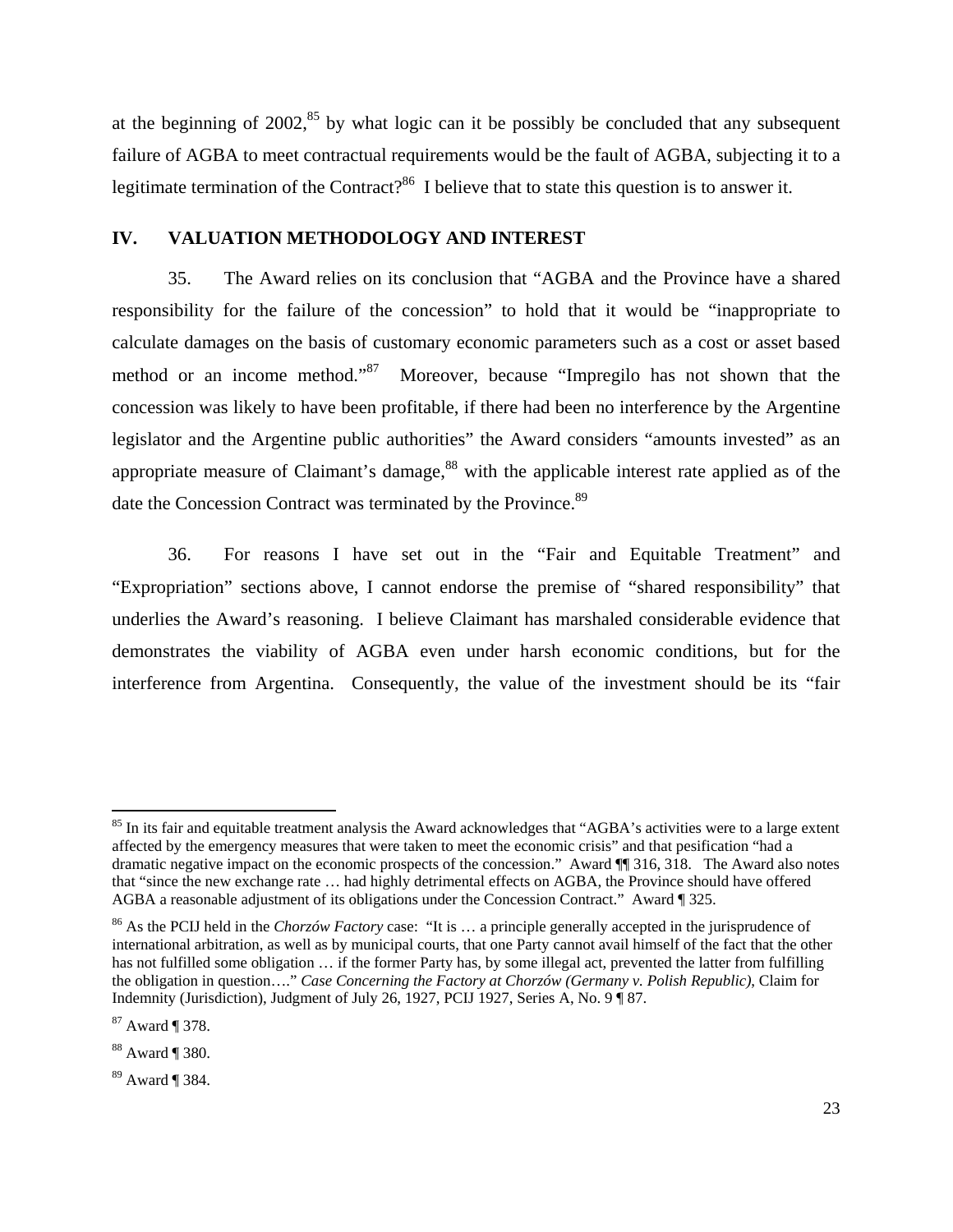market value" as determined by using the well-established Discounted Cash Flow ("DCF") method, which customarily is applied to ventures that are "going concerns."<sup>90</sup>

37. While it is often employed in expropriation cases,  $91$  the DCF method can also be applied to determine compensation for unfair and inequitable treatment. For example, the *CMS*  tribunal held:

[T]he Tribunal is persuaded that the cumulative nature of the breaches discussed here is best dealt with by resorting to the standard of fair market value. While this standard figures prominently in respect of expropriation, it is not excluded that it might also be appropriate for breaches different from expropriation if their effect results in important long-term losses. $92$ 

38. The case at bar also entails breaches of a "cumulative" nature" that resulted in "important long term losses". Since it is undisputed that AGBA operated for the first six out of the projected thirty years of the concession, and was stopped from continuing only by Argentina's terminating the Concession and transferring all of AGBA's assets to ABSA, it qualifies as a "going concern" and, similar to *CMS*, Claimant's damages based on the Concession's "fair market value" are properly calculated using the DCF method. Although an enterprise need not be profitable from the beginning to qualify as a going concern,  $93$  it is relevant to the calculation of damages to note that AGBA maintained positive cash flows during its first two years of operation (and even posted a profit during the first year) notwithstanding its mistreatment by Respondent.<sup>94</sup> Since the Tribunal

 $90$  In the context of expropriation, the World Bank has defined "going concern" as "an enterprise consisting of income-producing assets which has been in operation for a sufficient period of time to generate the data required for the calculation of future income and which could have been expected with reasonable certainty, if the taking had not occurred, to continue producing legitimate income over the course of its economic life in the general circumstances following the taking by the State." World Bank, *Report to the Development Committee and Guidelines for the Treatment of Foreign Direct Investment*, adopted Sept. 21, 1992, *reprinted in* 31 I.L.M. 1363, 1376 (1992).

<sup>91</sup> *See*, *e.g.*, *ADC v. The Republic of Hungary*, ICSID Case No. ARB/03/16, Award (Oct. 2, 2006), *available at*  icsid.worldbank.org.

<sup>92</sup> *CMS Gas Transm'n Co. v. Republic of Argentina*, ICSID Case No. ARB/01/8 (May 12, 2005) ¶ 410, *available at*  icsid.worldbank.org.

<sup>93</sup> *Compañía del Aguas del Aconquija and Vivendi Universal v. Argentine Republic*, ICSID Case No. ARB/97/3, Award (Aug. 20, 2007) ¶¶ 8.3.3-8.3.4, *available* at http://ita.law.uvic.ca/documents/VivendiAwardEnglish.pdf.

<sup>&</sup>lt;sup>94</sup> Walck and Giacchino First Expert Report ¶ 230. For the remaining four years, during which the effect of Argentina's inequitable and arbitrary actions became more pronounced, AGBA continued to operate with only minimal losses. *Id*. Based on a discount rate on equity of 15%, which is even more conservative than the *CMS* Tribunal's 14.5%, Claimant's experts project AGBA's net present value to equity of \$208,767,000 as of July 2006. *Id.* [1232. Moreover, Claimant's experts adapted their assumptions to the circumstances by reducing the estimated collection ratios, increasing the length of time over which collections would occur and delaying AGBA's reaching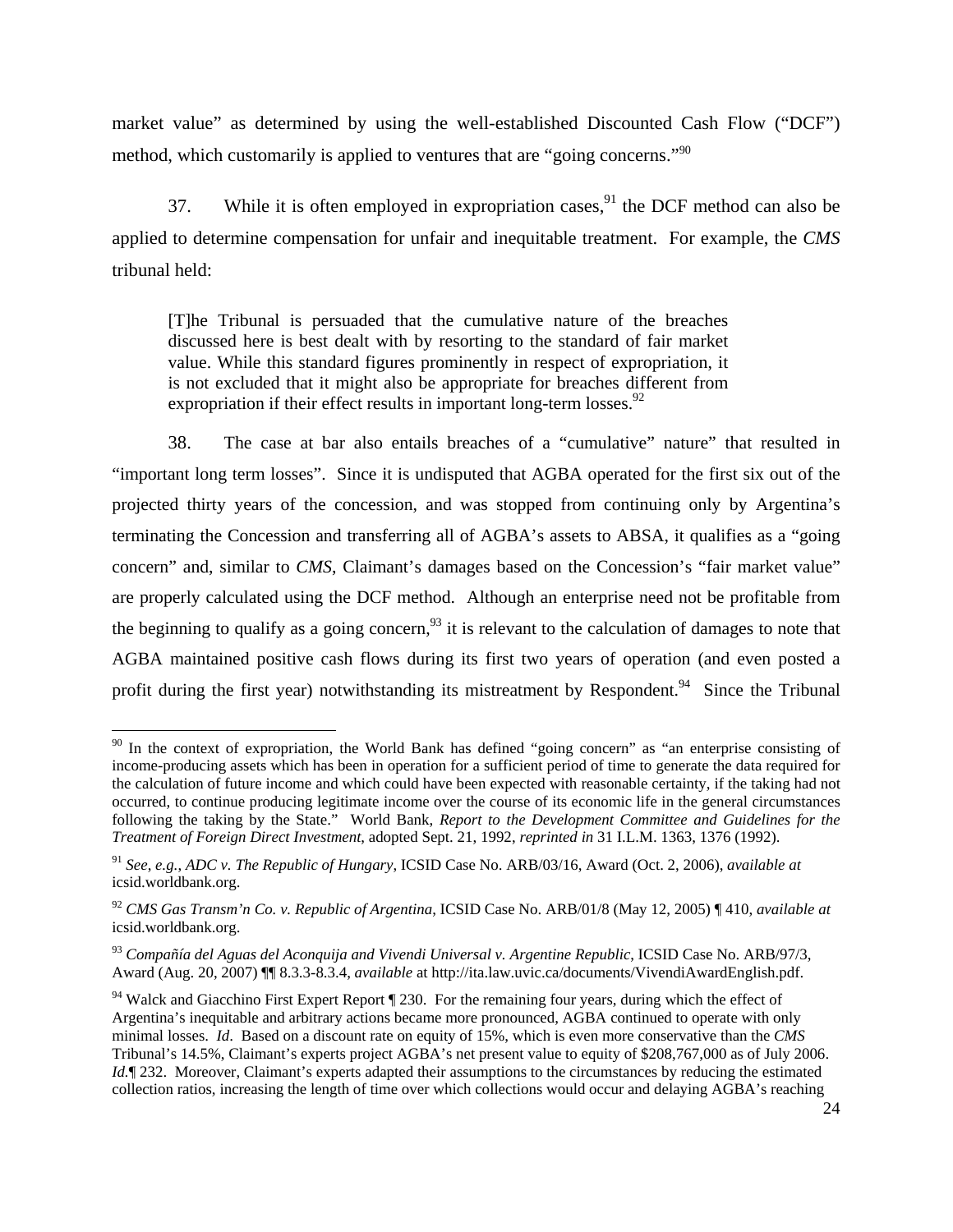enjoys wide discretion to adjust damages depending on the circumstances of the case,<sup>95</sup> use of DCF would have allowed, by means of the discount rate, adjustment of the damage figure to account for any business risk that Claimant would have had to absorb as a result of investing in Argentina.<sup>96</sup>

39. Finally, given the Award's reasoning on fair and equitable treatment, I am unable to accept the calculation of the applicable interest rate. According to the Award, "[t]here is no precise point in time when the unfair treatment took place, but there were a series of successive events – actions as well as omissions – which cumulatively were unfair to  $AGBA$ ...."<sup>97</sup> Without mentioning what these "actions" and "omissions" were, the Award observes that "when the Province terminated the concession, its breaches of the BIT had culminated." Thus, the Award applies interest as of the date of the termination decree, namely July 11, 2006.

40. This holding, however, is in conflict with the basis on which the Award has found that Argentina violated its fair and equitable treatment obligation. Specifically, as explained above, the Award relies on three key facts: the imposition of pesification in January 11 and February 28, 2002; the enactment of the so-called "New Regulatory Framework" on June 9, 2003; and Argentina's refusal to re-negotiate the terms of the Concession Contract after either of these events, despite AGBA's repeated requests, until Argentina terminated the Concession Contract on July 11, 2006. With liability so based it is conceptually wrong and patently unfair to reward Argentina for its evasive and stalling tactics by calculating interest as of the later date. On the Award's own liability conclusion Argentina's acts damaged AGBA in 2002 and in 2003, and Argentina simply refused to do anything about it for at least three years thereafter. The

<u> 1989 - Johann Stein, marwolaethau a gweledydd a ganlad y ganlad y ganlad y ganlad y ganlad y ganlad y ganlad</u>

the 90 percent collection level until 2009, all as a result of the economic situation. Tellingly, Argentina's valuation experts adopt the same DCF methodology, with a discount rate of 16.3%, but arrive at a different outcome due to fundamentally different assumptions. *See* Dapena & Coloma Expert Report ¶¶ 148-50.

<sup>95</sup> *See ADC v. The Republic of Hungary*, ICSID Case No. ARB/03/16, Award (Oct. 2, 2006) ¶ 521 (holding that "at the end of the day, the Tribunal can stand back and look at the [expert reports submitted by the Parties] and arrive at a figure with which it is comfortable in all the circumstances of the case"), *available at* icsid.worldbank.org.

<sup>&</sup>lt;sup>96</sup> Respondent's valuation experts have attempted to discredit Claimant's financial projections by referring to the Schroders Report that, among others, assigned negative net present value to the area eventually granted to AGBA. Respondent has failed to mention, however, that its experts have made selective use of the data in the Schroders Report, while the report was never meant as a thorough, well-substantiated business plan, as illustrated by the fact that it assigned negative values to *all* districts in the Province, including one that was bid out successfully for US\$ 438 million. *See* Walck and Giacchino Second Expert Report ¶¶ 402-407.

<sup>97</sup> Award ¶ 384.